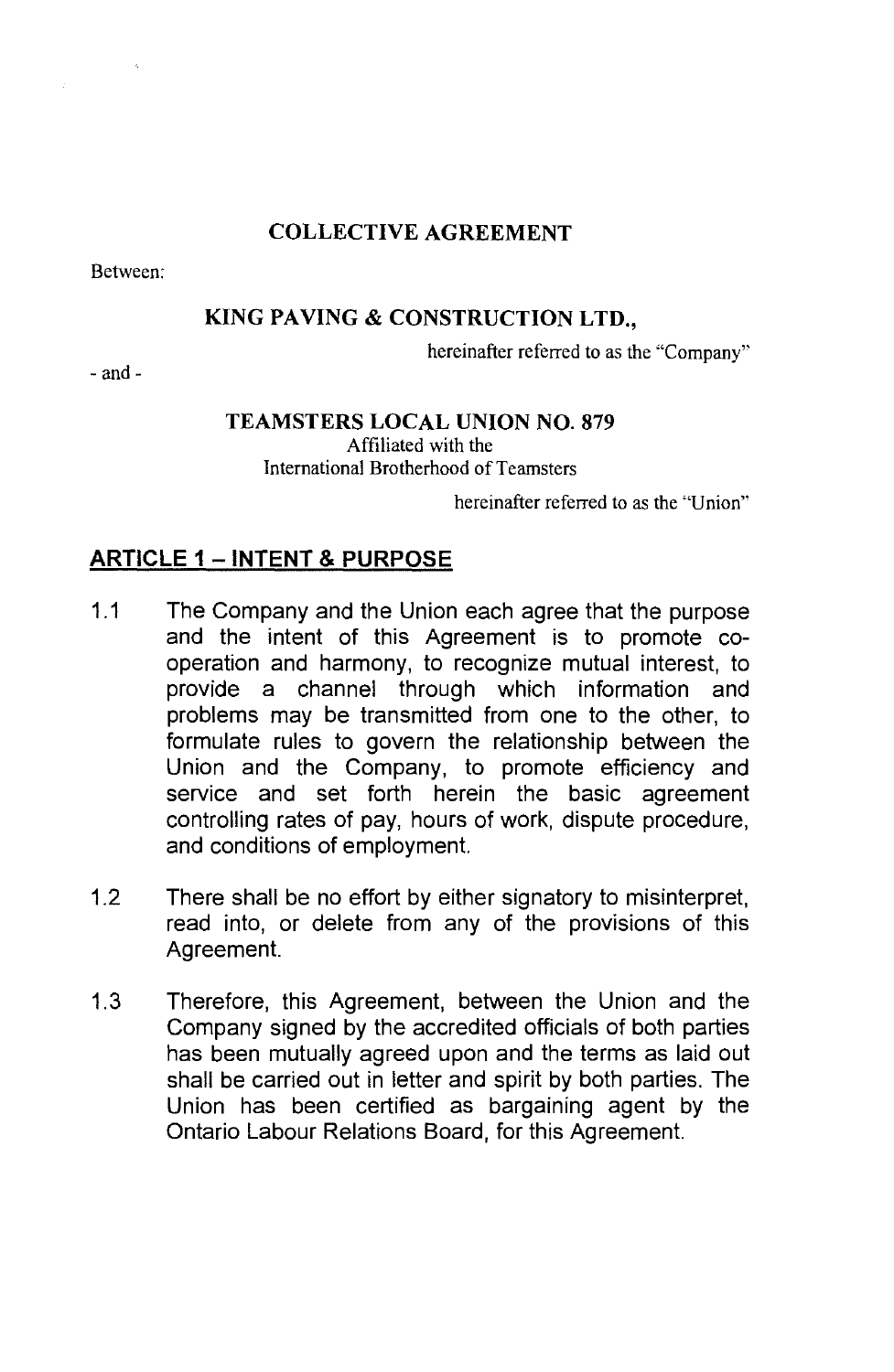## **ARTICLE 2 - RECOGNITION**

2.1 The Company recognizes the Union as the exclusive bargaining agent for all its employees as defined below.

Posted position for fuel truck for life of agreement.

- 2.2 (a) The term "employees" means truck drivers, employed to operator tractor trailers, floats, tandems, fuel truck, single and tri-axle dump trucks of King Paving & Construction Ltd. Construction Department for the purpose of hauling bulk materials to and/or from the construction projects of the Construction Department of King Paving & Construction Ltd. in Halton, Wentworth, Peel, Lincoln, Welland, Haldimand Counties and Metropolitan Toronto, to which the employees and equipment are normally assigned and the equipment is suitable to do the work being performed.
	- (b) If the equipment to which the employees are normally assigned is transferred to Construction Department projects outside the areas of Halton, Wentworth, Peel, Lincoln, Welland, Haldimand Counties and Metropolitan Toronto, the employees shall be given the opportunity to transfer to such projects and will be subject to all provisions of this Agreement for the duration of the transfer. Where present employees refuse to transfer, other people may be hired and will not be subject to the terms of this Agreement.
	- (c) Employees and equipment shall not be shifted from one project to another for less than one-half (½) day's work and providing the travel time to that work will not exceed one (1) hour.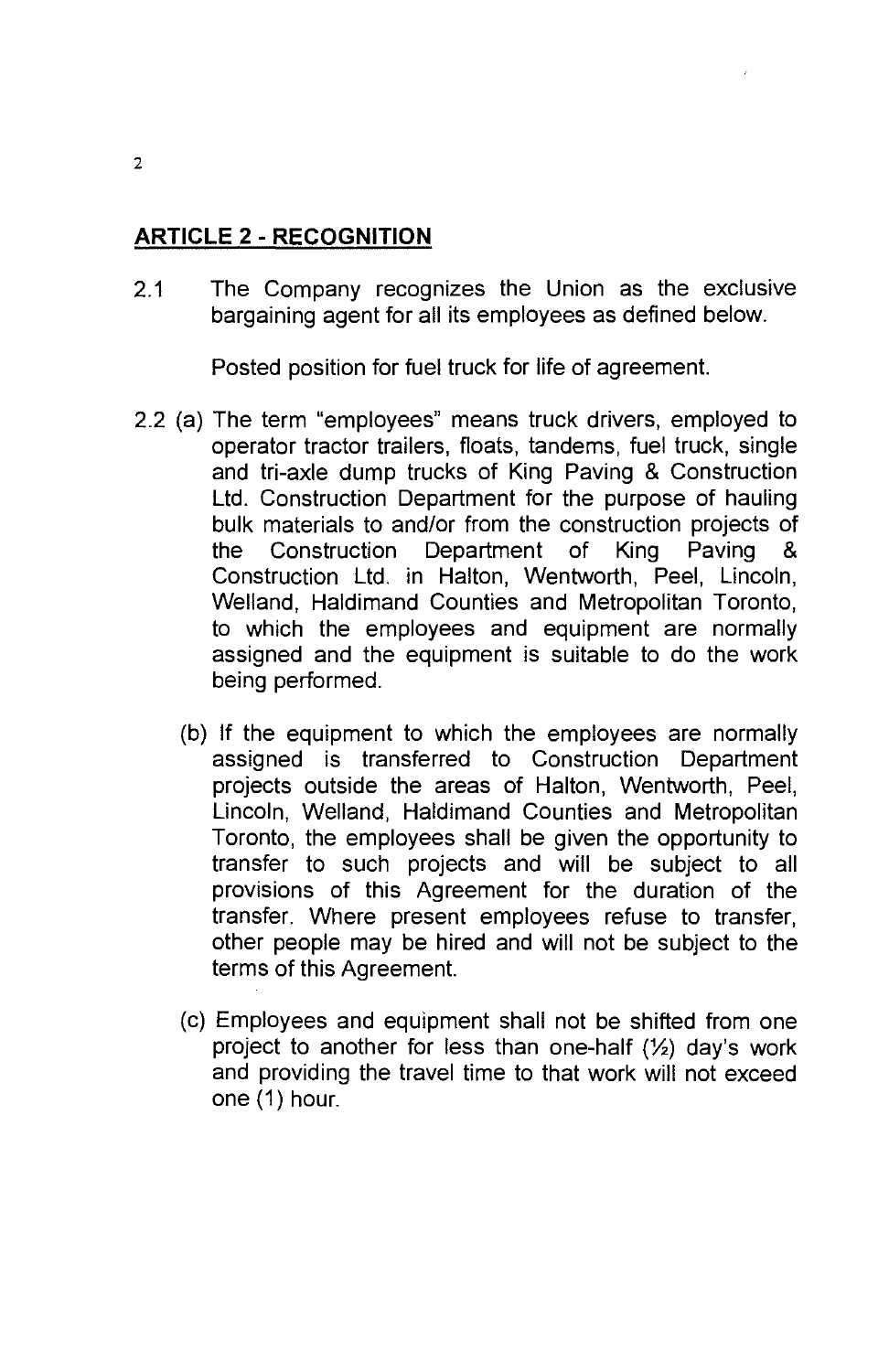- (d) No bargaining unit employees will be sent home ahead of a part-time employee or a Driver Service employee, until that bargaining unit employee has had ten (10) hours worked that day.
- 2.4 The Company shall not contract out work or use nonbargaining unit employees to do bargaining unit work, while bargaining unit employees are laid-off or working short time or when such action would result in bargaining unit employees being laid-off or working short time.
- 2.5 It is agreed that all Union members as of the signing of this Agreement shall maintain their Union membership in good standing for the duration of the contract as a condition of employment.
- 2.6 New employees shall make application for membership in the Union at the time of hiring, and shall become and remain members of the Union in good standing as a condition of employment as soon as their probationary period has been served. A member in good standing shall be defined for the purpose of this Agreement to be an employee who falls under the terms of this Agreement and whose Union initiation fee and Union dues are not in arrears. Driver Pool services will not be used to replace bargaining unit positions on a permanent basis. The Company may use Driver Pool services on a temporary basis up to thirty (30) calendar days.
- 2.7 All employees must, as a condition of their continued employment, authorize the Company to deduct weekly Union dues (bi-weekly at twice the weekly dues, if applicable) from their pay, under the formula as prescribed by the Local Union. The Company will remit such monies to the Local Union in the amounts so deducted under this provision no later than the twentieth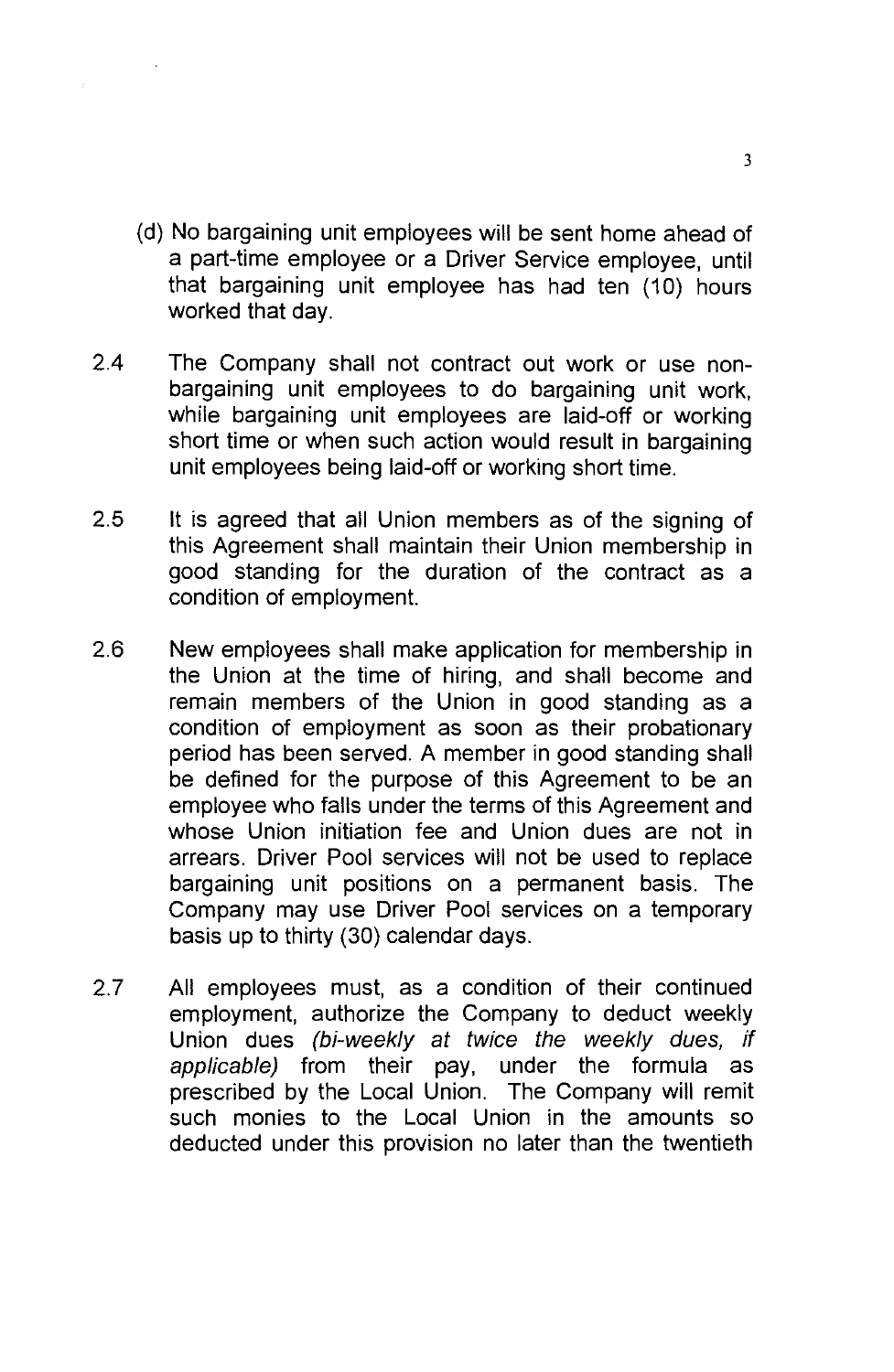of the month, listing the employees from whose pay such deductions have been made and also the names of any employees covered by this Agreement who have left the bargaining unit since the last payment. In no case will the monthly remittance per employee be less than four times the weekly dues. During the term of this Agreement such deduction authorization shall be irrevocable.

- An employee who works one (1) day or more in a month, which has four (4) weeks, must pay a minimum of four (4) weeks Union dues for that month.
- An employee who works one (1) day or more in a month, which has five (5) weeks, must then pay a minimum of five (5) weeks Union dues for that month.
- An employee off work, for any reason, shall have Union dues deducted in double upon his/her return to work until the employee's dues are paid up-to-date, so that at the end of the year the employee has paid Union dues for 52 weeks.

All employees hired will, as a condition of continued employment, authorize the Company to deduct the amount equal to the Local Union's Initiation Fee in instalments of twenty-five dollars (\$25.00) per pay period after the completion of the probationary period.

This deduction shall continue until the Initiation Fee is paid in full. The Company agrees to remit such monies so deducted to the head office of the Local Union along with the names and social insurance numbers of employees from whom the money was deducted at the same time as the Union dues are remitted.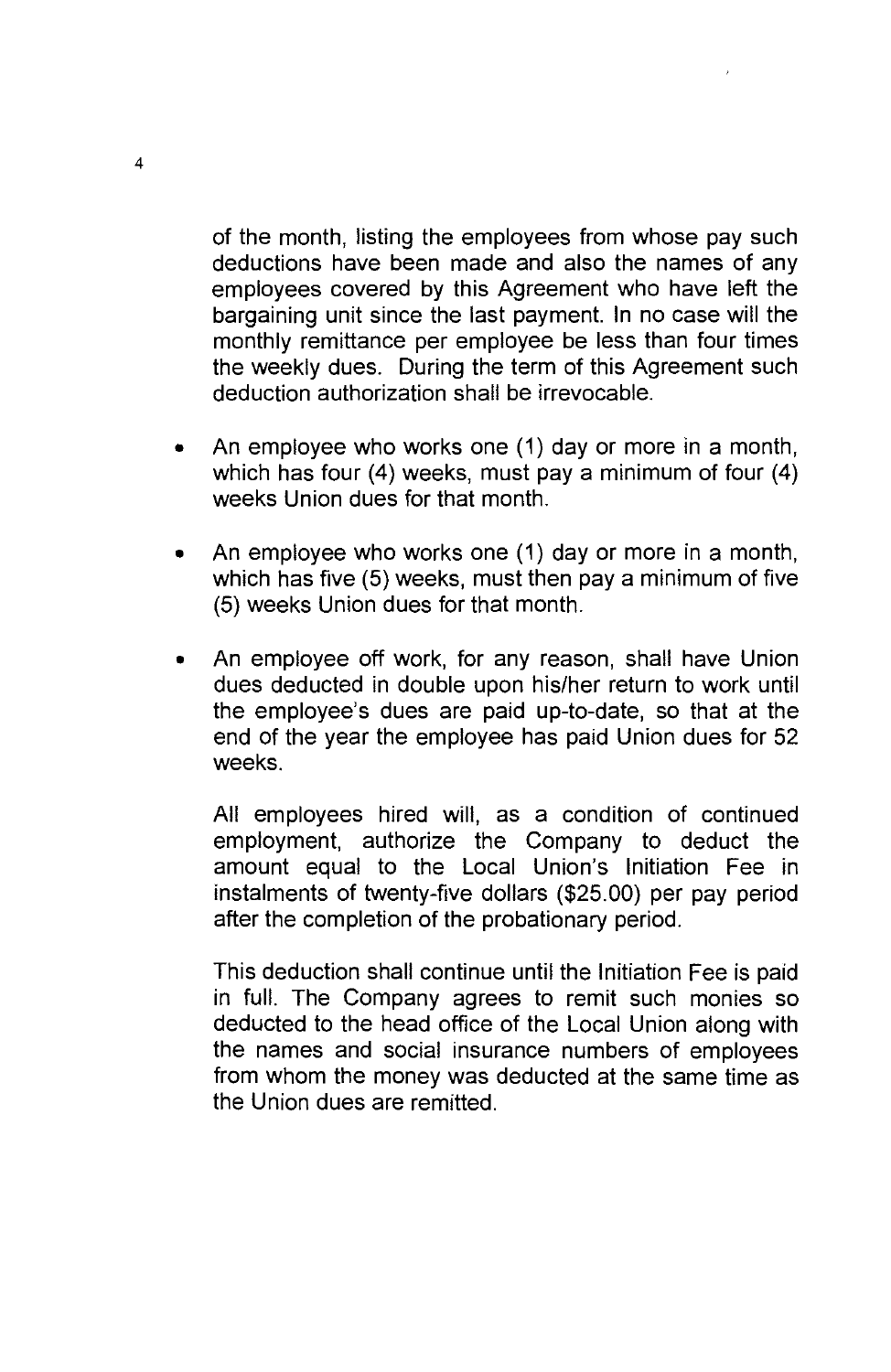- 2.8 The Union will supply the Company with application for Union membership, regular monthly dues deduction, and initiation fee deduction authorization forms which shall be signed by new employees on the day on which the new employee is hired. All completed copies of application for membership forms shall be returned to the Union and<br>shall serve as notification of commencement of shall serve as notification of commencement of employment. Upon termination of employment of an employee the Company shall notify the Union in writing of such termination at the time of the monthly dues remittance is forwarded to the Union.
- 2.09 Eligible employees are those for whom the Union has supplied the Employer with dues deduction authorizations. The amount of such dues will be established in accordance with the constitution or By-Laws of the Local Union and the Company shall be officially notified of the amount of such dues.
- 2.10 The Employer will, at the time of making each remittance to the Union, specify the employees from whose pay such deductions were made. 8.1.N. to be shown on remittance.
- 2.11 If an employee is absent because of sickness or holidays and has not sufficient pay to his credit, his Union dues shall accumulate and shall be deducted upon his return to work. Any other arrears will be deducted upon notification in writing of such arrears from the Union.
- 2.12 The Company will print the yearly Union dues deductions on the employees' T4 slips.
- 2.13 Each pay period of each month the Company will contribute five (5) cents per hour for each hour worked by all bargaining unit employees, including but not limited to full-time, part-time, casual, students, probationary, etc., to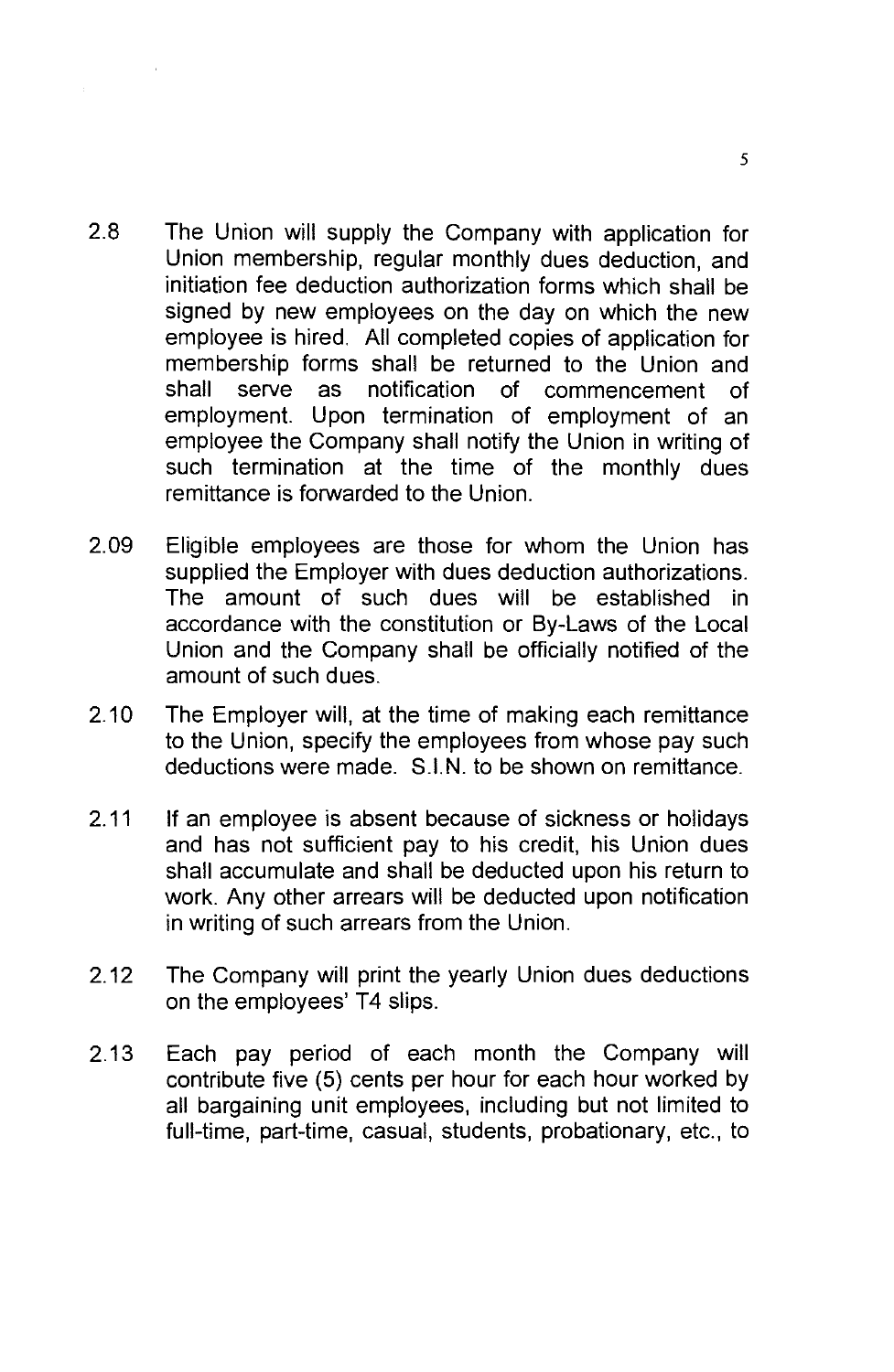the Teamsters Local Union No. 879 Union Advancement Fund. A separate cheque will be issued for these monies to the Teamsters Local Union No. 879 Union Advancement Fund and will be sent to the Local Union at the same time as the monthly dues and check-off lists are remitted.

## **ARTICLE 3** - **DISCRIMINATION**

3.1 No person shall be refused employment or in any manner be discriminated against or coerced, restrained or influenced, on account of membership or non-membership in any labour organization.

## **ARTICLE 4 - STEWARD**

- 4.1 The Union shall inform the Company in writing of the names of the Stewards and of any subsequent changes in the names of the Stewards. The Company shall not be asked to recognize any Steward until such notification from the Union has been received.
- 4.2 Providing it is consistent with management's obligation to main an efficient working force, in the event of a shortage of work that necessitates a lay-off, the Steward shall be retained in the work force and shall be the last man laidoff in his classification, and the first man recalled in his classification providing he is qualified to perform the available work.
- 4.3 It shall be the Steward's duty to process grievances as outlined in Article 5 of this Agreement. The Steward's duty shall in no way conflict with his duties to his Employer and he shall be held responsible for the same quantity and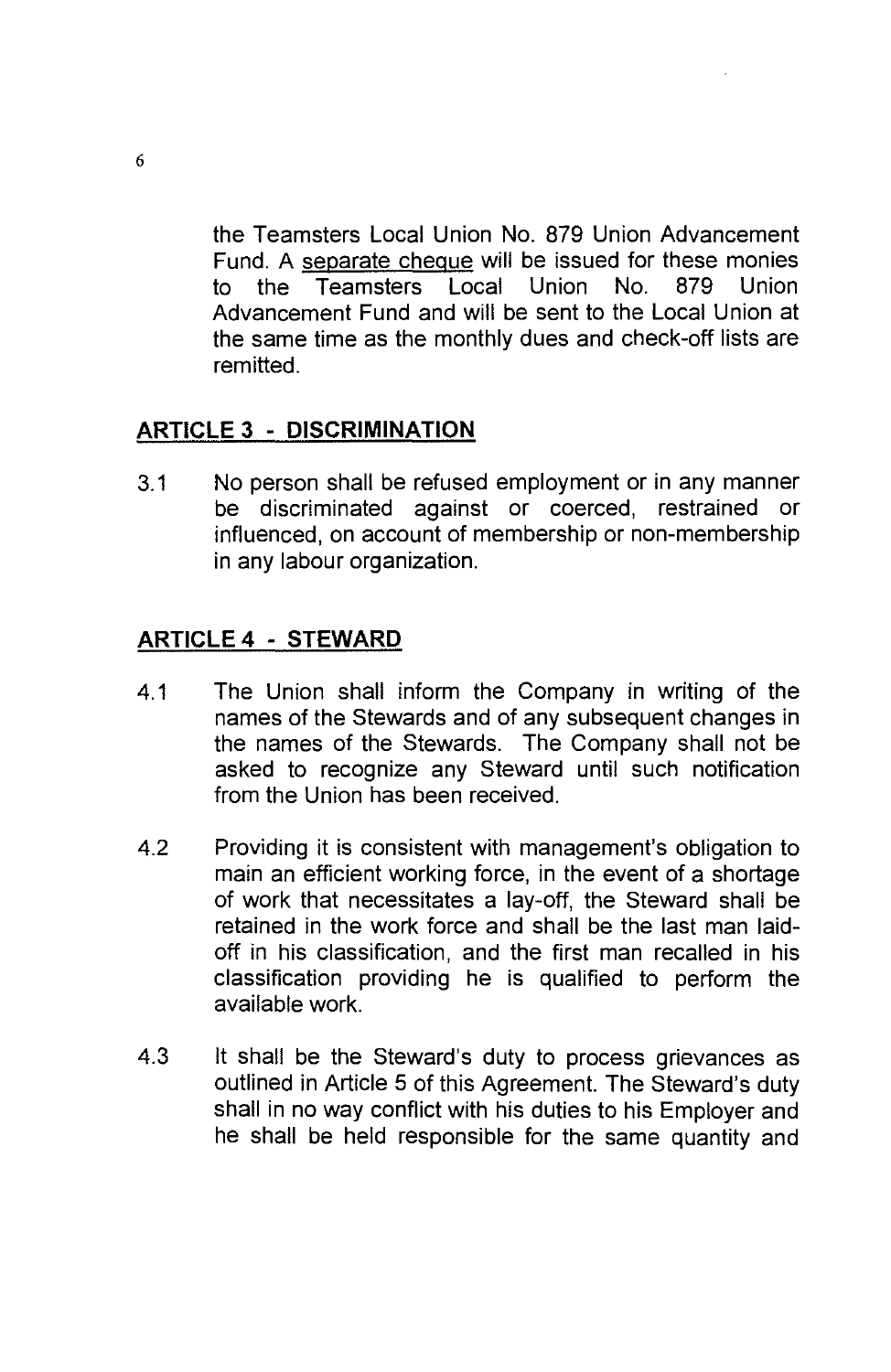quality of work as other employees. The Company will compensate the Steward at his regular rate of pay for all regular hours spent in processing grievances in Step 2 of the grievance procedure.

- 4.4 Should there be any cause to discharge a Steward; the Employer shall in every case notify the Local Union in writing so that the Local Union is in receipt of such notification before such discipline or discharge. However, the Company reserves the right to insist that a Steward leave the premises.
- 4.5 Upon request made to the Employer or his designated representative, an accredited Union official will be granted access to the Employer's premises for the purpose of satisfying himself that the terms of this Agreement are being complied with.

## **ARTICLE 5 - GRIEVANCE PROCEDURE & ARBITRATION**

- 5.1 The Union shall have the right to appoint or elect a reasonable number of Stewards to assist employees in presenting their grievance to the Employer, and supervise the administration of this Agreement.
- 5.2 Any differences, disputes or complaints arising over the interpretations or application of this Agreement shall be submitted in writing in triplicate on forms supplied by the Union and signed by the employee. There shall be an earnest effort on the part of both parties to settle such grievances promptly through the following steps:

**Step 1** - By a conference between the aggrieved employee and his immediate supervisor. The employee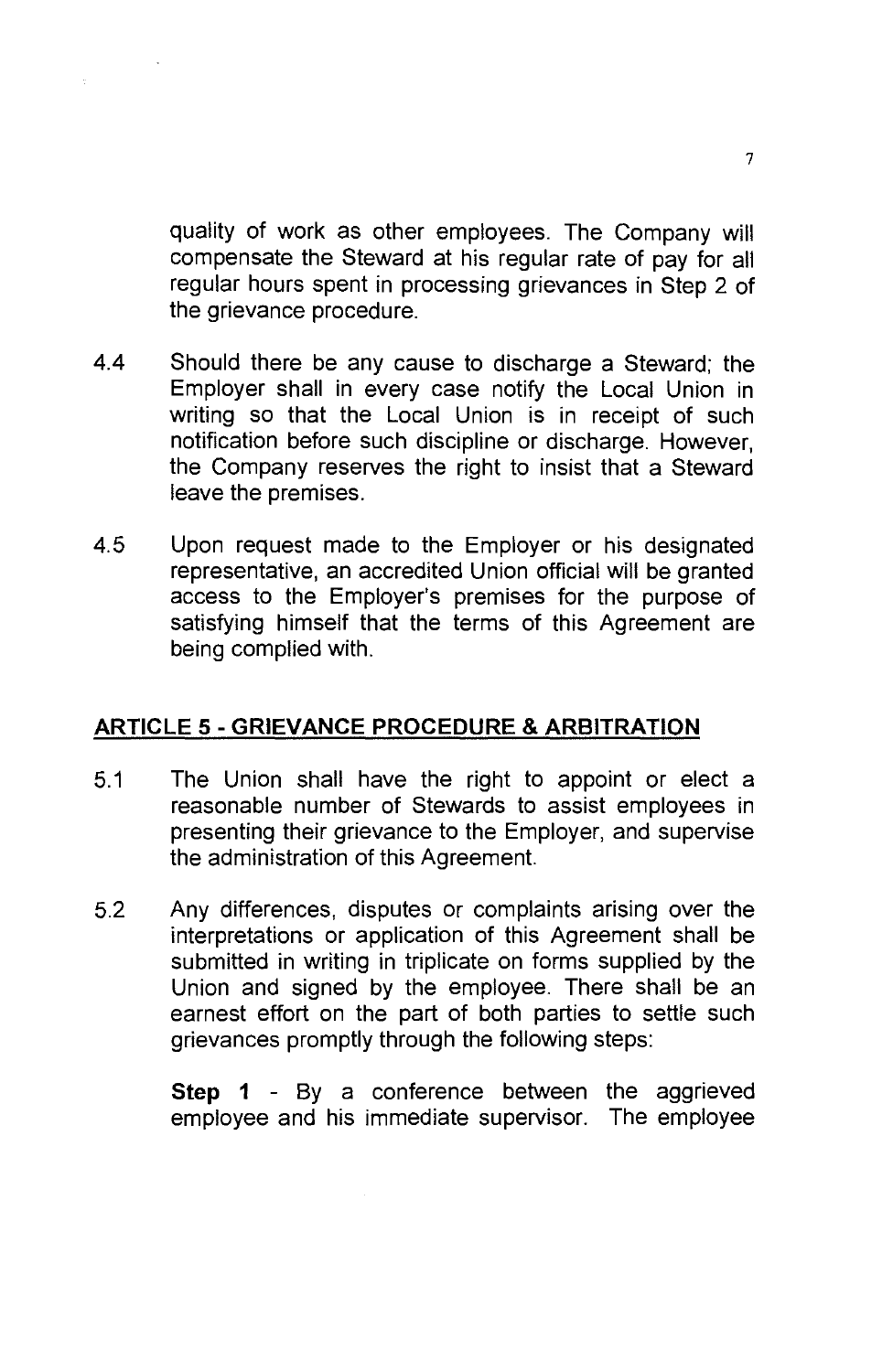may be accompanied by his Steward. The foreman shall give his decision within two (2) full working days.

### Failing settlement, then

**Step 2** - Within five (5) full working days following the decision in Step 1, the Steward and the griever shall meet with the Equipment Manager, at which time a written record of the grievance shall be presented. The Equipment Manager shall give his decision in writing within two (2) full working days.

Failing settlement, then

**Step 3** - Within ten (10) full working days following the decision in Step 2, an official or officials of the Union shall meet with representatives of the Employer. The decision shall be given in writing within five (5) full working days following this meeting.

- 5.3 Failing a settlement under Step 3 of any difference between the parties arising from the interpretation, administration, or alleged violation of this Agreement, including any question as to whether a matter is arbitrable, prior to proceeding to arbitration the parties may agree to utilize the services of a Grievance Mediator (formerly a G.S.O.) as hereinafter provided. If no written request for a Grievance Mediator or Arbitration is received within ten (10) full working days after the decision in Step 3 is given, it shall be deemed to have been abandoned.
- 5.4 No complaint or grievance may be submitted or considered under the grievance procedure unless it has been presented within five (5) working days from the time of its occurrence.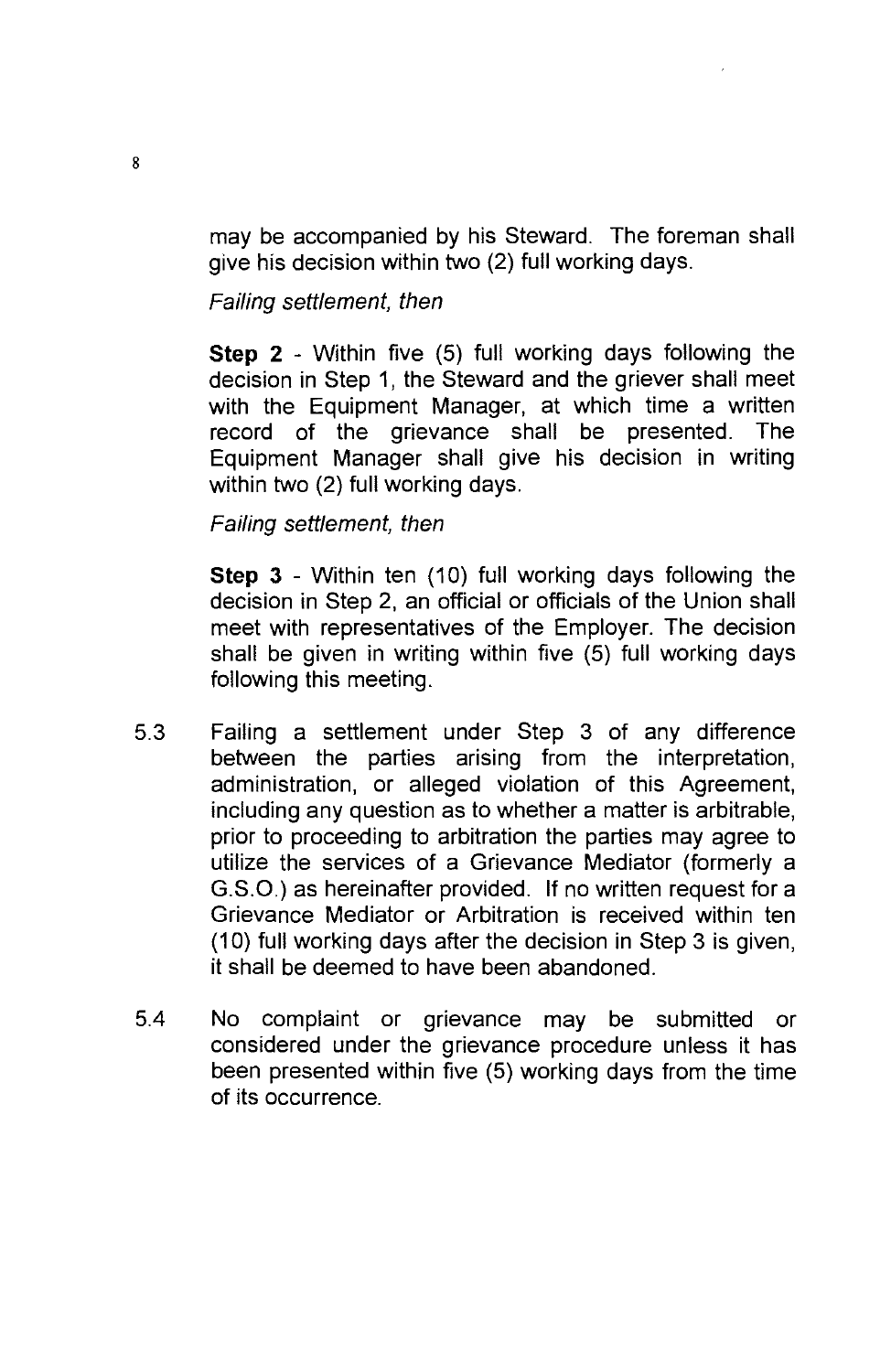- 5.5 (a) Any grievance concerning a suspension of an employee shall be originated under Step 2.
	- (b) Any grievance concerning a discharge of an employee shall be originated under Step 3.
	- (c) Any complaint or grievance concerning or affecting a group of employees shall be originated under step 3.
- 5.6 Any complaint or grievance arising directly between the Employer and the Union shall be originated under Step 3.
- 5.7 A claim by an employee that he has been unjustly discharged shall be treated as a grievance if a written statement of such grievance is lodged with the Employer within five (5) working days after the discharge is effected. Such special grievance may be settled under the dispute procedure by:
	- (a) confirming the Employer's action in dismissing the employee;
	- (b) reinstating the employee with full compensation for time lost; or
	- (c) by any other arrangement which may be deemed just and equitable.
- 5.8 Failing settlement in the above-cited procedures, the matter will be referred to arbitration. Arbitration proceedings will be initiated within ten (10) working days following completion of the meeting with the Labour Relations Consultant (settlement officer). A sole arbitrator will be utilized and must be mutually agreed upon by the Company and Union within ten (10) working days. Should the parties fail to agree on the sole arbitrator, a request for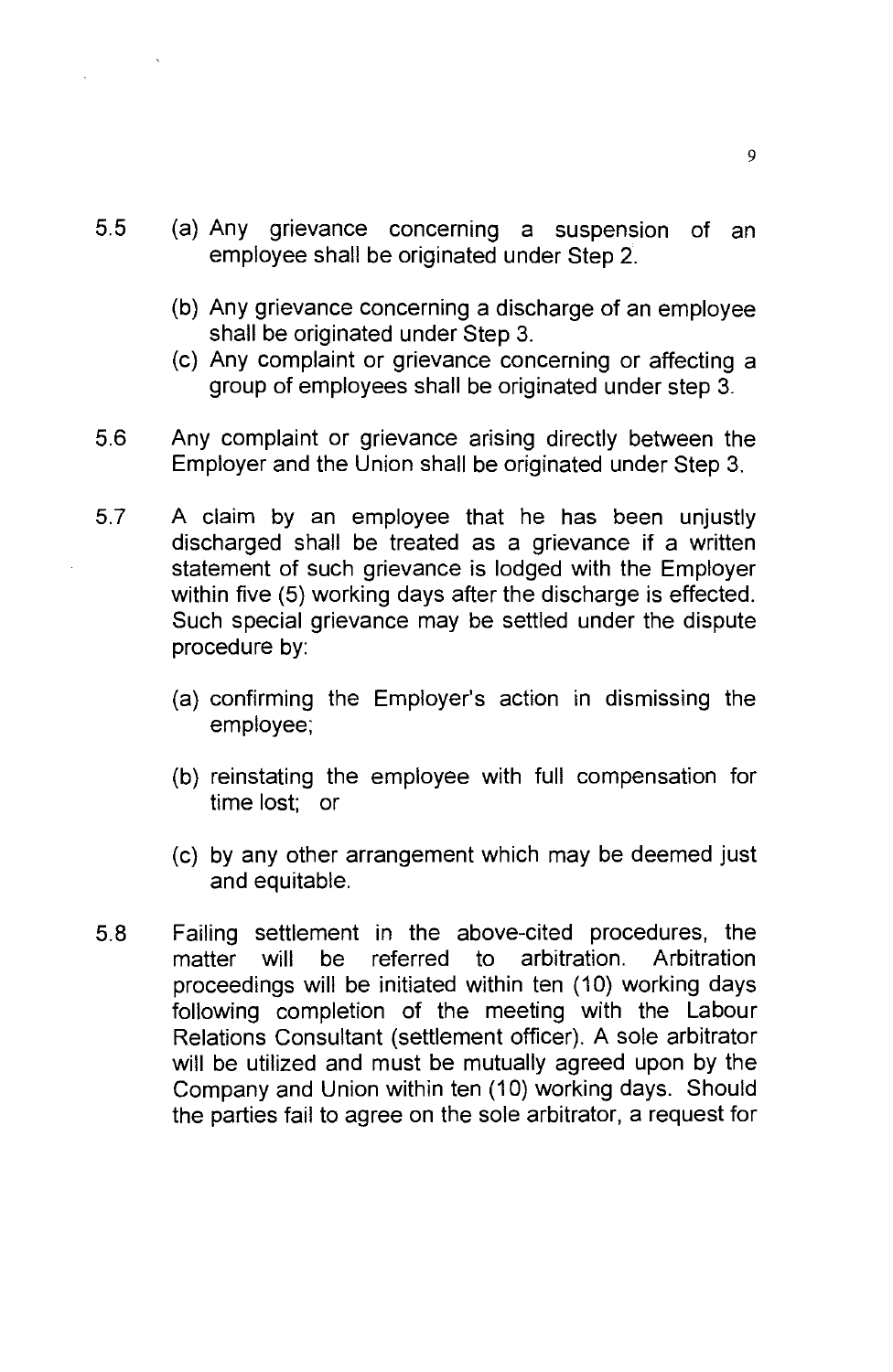selection of an Arbitrator will be made to the Provincial Ministry of Labour.

- 5.9 No person may be appointed as a Grievance Mediator or as an Arbitrator who has been involved in an attempt to negotiate or settle the grievance.
- 5.10 No matter may be submitted to arbitration which has not been properly carried through the proper steps of the grievance procedure.
- 5.11 The sole Arbitrator shall not be authorized to make any decision inconsistent with the provisions of this Agreement, nor to alter, modify, or amend any part of this Agreement.
- 5.12 Arbitration proceedings will be expedited by the parties hereto, and the decision of the Arbitrator will be final and binding upon the parties hereto and the employees concerned.
- 5.13 Each of the parties hereto will bear the expenses and fees of the Grievance Mediator and the Arbitrator.

# **ARTICLE 6** - **SENIORITY**

6.1 The purpose of seniority regulations is to provide a policy governing lay-offs and rehiring. In the event of a reduction of the working force, the Company shall apply the principle of "last on, first off', insofar as it is consistent with management's obligation to maintain an efficient working force as set out in Article 6.2. Following a lay-off, rehiring shall be executed conversely to the outlined lay-off procedure.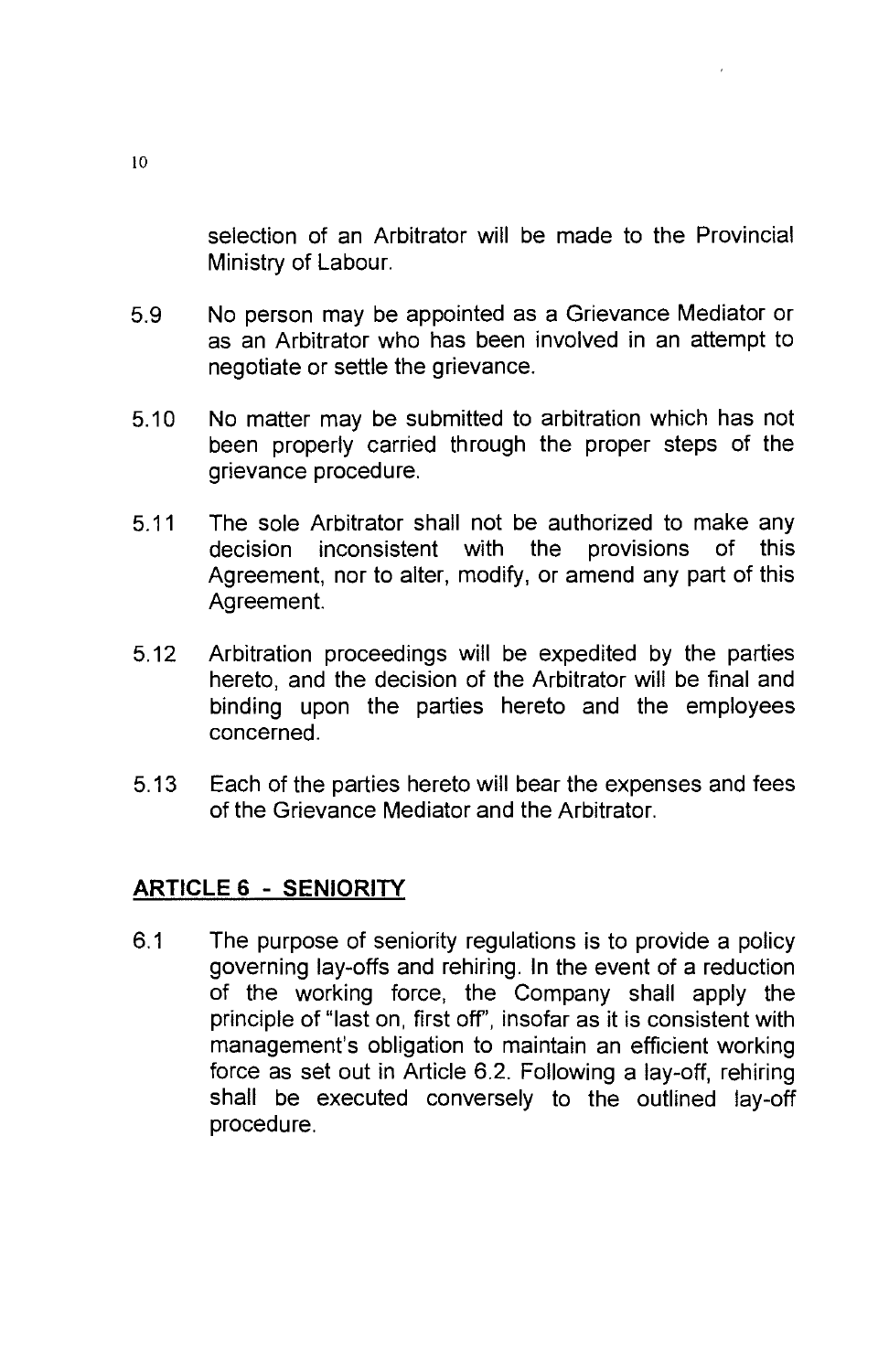- 6.2 In all lay-offs the Company shall consider seniority, qualifications, and where the qualifications are relatively equal; the employee's seniority shall be the determining factor.
- 6.3 Employees shall be considered probationary until placed on the seniority list. After forty-five (45) days worked days from the date of employment, the employees shall be placed on the seniority list, dated according to the date of his employment. If because of sickness or accident, the employee is off work after having been placed on the seniority list, for purposes of seniority rating, he shall be listed according to his date of employment.
- 6.4 Those promoted to supervisory positions, or those positions not subject to this Agreement will retain their seniority after promotion and, if demoted for any reason or if they voluntarily request reinstatement to their former position in the bargaining unit within a twelve (12) month period, the time served in the supervisory position shall be included in their seniority rating. Such employees shall forfeit any and all recourse to the grievance procedure as outlined in the Agreement should they be subsequently discharged in such a position beyond the jurisdiction of this Agreement. If an employee is promoted to a supervisory position and such supervisory position is subsequently abolished, such an employee may revert to the bargaining unit with the seniority he had at the time of transfer to the supervisory job plus the time spent on such job.
- 6.5 Seniority once established for an employee shall be forfeited under the following conditions:
	- (a} if he voluntarily quits.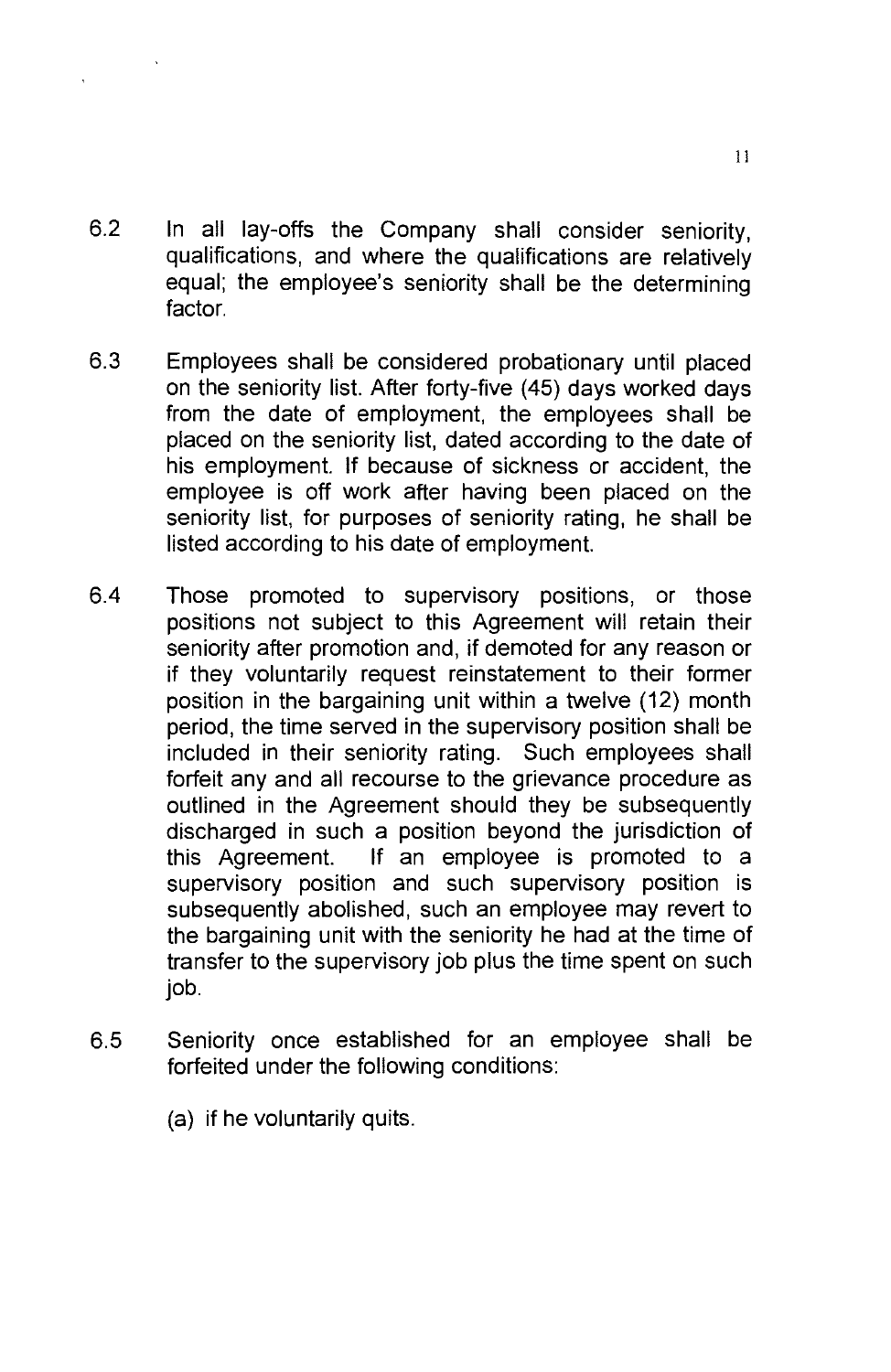- (b) if he is discharged for cause and not reinstated through the grievance procedure.
- (c) if he fails to report for duty after a lay-off unless he furnishes a reason acceptable to the Company, or if eighteen (18) months have elapsed from the date of his lay-off. When calling an employee after a lay-off, he shall be notified by registered mail and allowed seven (7) days to report to work. Such an employee may not grieve as to work assigned prior to his reporting for work.
- (d) failure to report for work on the next scheduled day following the expiration of a leave of absence unless he furnishes a reason acceptable to the Company.
- 6.6 Leaves of Absence not to exceed two (2) weeks may be granted by the Company. Leaves of absence in excess of two (2) weeks will not be granted except for compelling reasons and only upon written request to the Company with a copy to the Union. Should an employee accept other employment while on leave of absence (except by mutual agreement), he shall be terminated. Employees who are granted leave of absence from one date to another shall not exercise their seniority until such leave is expended.

Any employee will be granted a leave of absence of up to fifteen (15) years to work in the capacity of a business representative of the Union.

6.7 Job vacancies shall be posted for three (3) working days. In considering applications for such vacancies the Company shall consider seniority and qualifications and where qualifications are relatively equal the employee's seniority shall be the determining factor. The successful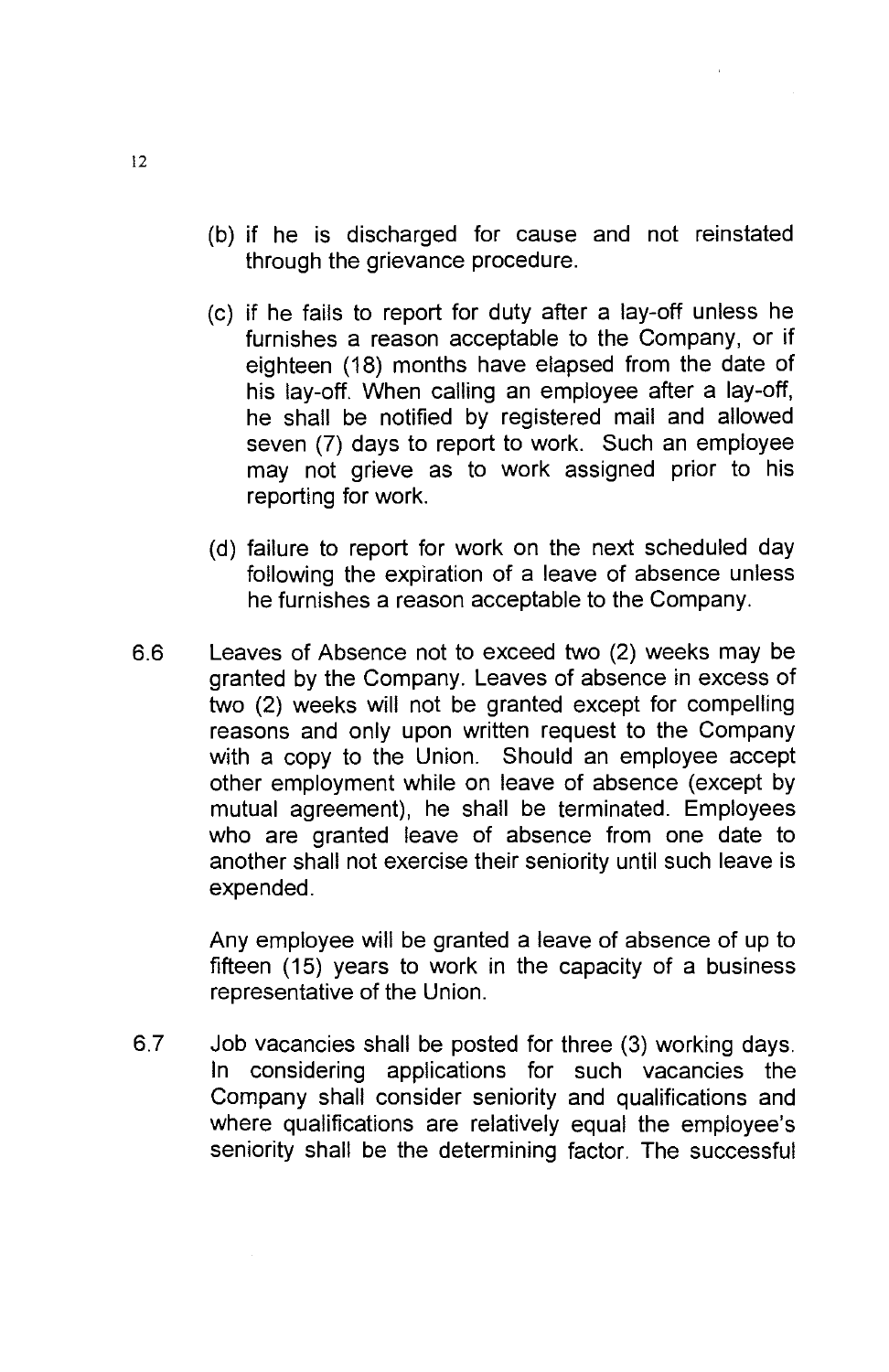bidder who qualifies shall be placed on the job within three (3) working days of the posted bid. Employees absent because of holidays, sickness or accident will be allowed to bid on return to work.

## **ARTICLE 7 - STRIKES AND LOCKOUTS**

- 7 .1 During the term of this Agreement the Union agrees that there shall be no strike, and the Employer agrees that there shall be no lockout.
- 7.2 The words "strike" and "lockout" in the Agreement shall mean "strike" and "lockout" as defined in the Ontario Labour Relations Act.
- 7.3 The Company will not require its employees to cross any picket line that has been established in accordance with the provisions of the Ontario Labour Relations Act.

## **ARTICLE 8 - EQUIPMENT**

8.1 It is to the mutual advantage of both the Company and the employee that employees should not operate vehicles which are not in a safe operating condition and not equipped with the safety appliances required by law. It shall be the duty of employees to report promptly in writing to the Company all defects in equipment. It shall be the duty of the Company to maintain all vehicles in safe operating condition in accordance with Provincial regulations. The maintenance of equipment in sound operating condition is not only a function but a responsibility of the Company.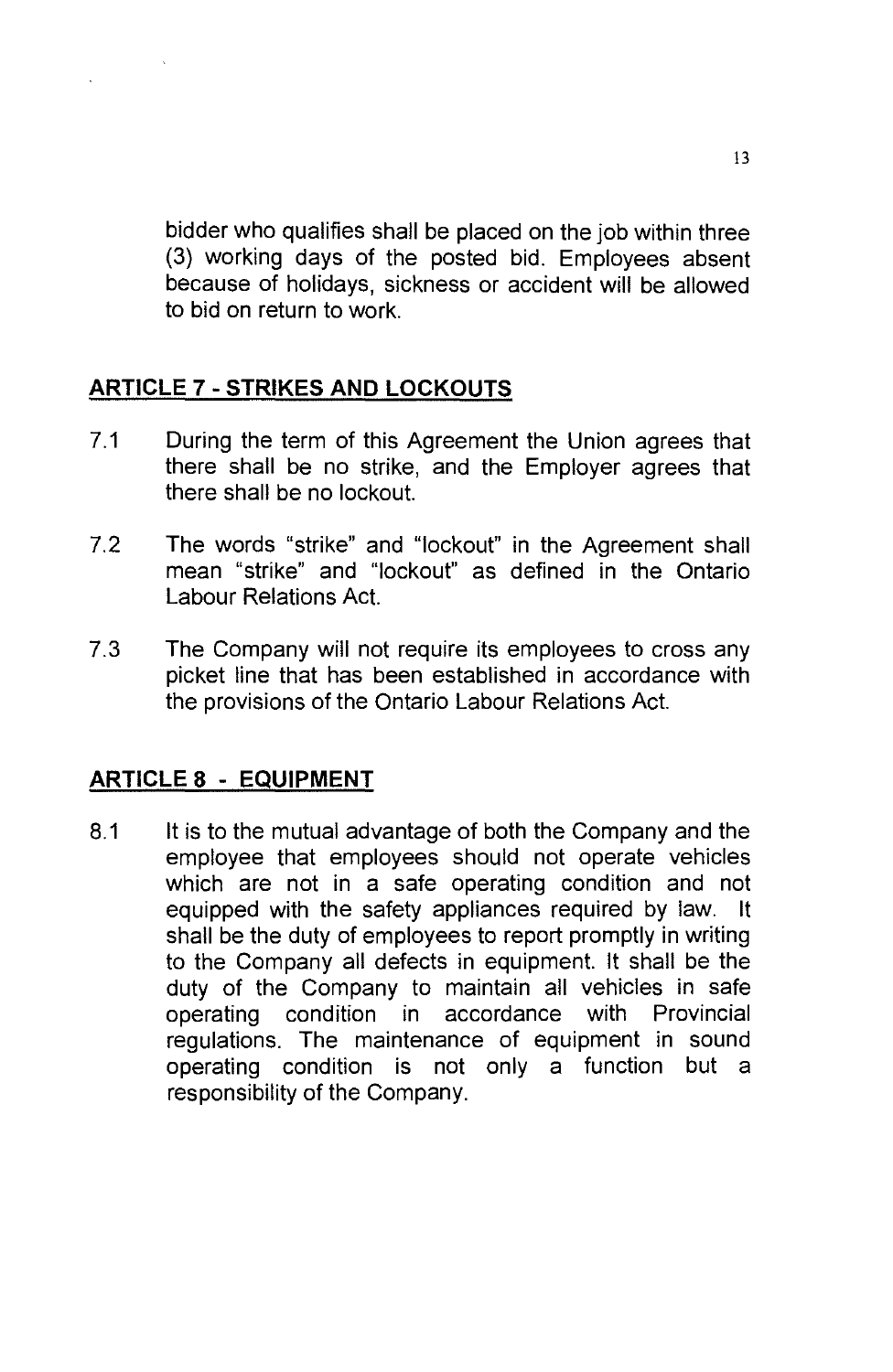- 8.2 It is agreed between the Company and the Union, having regard for safety and drivers' health factor covered by this Agreement shall have adequate heaters, windshield wipers, windshield washers, and defrosters installed. All new service equipment will be equipped with air conditioning. The Company will pay for all repairs and maintenance on CB co-ax cable and antennae.
- 8.3 The Company shall not compel any driver to operate a vehicle in excess of the legal load limits.
- 8.4 It is mutually agreed that a form shall be supplied the driver on which to report defects in equipment with sufficient copies so that one can be available for the driver so that the office of the Company will have a copy of this report on file. When such form is given to the office the driver will pick up an "Under Repair Tag" and place it on the truck, such tag to be removed by the mechanic when the equipment is repaired.
- 8.5 Employees shall report immediately, in complete detail, all accidents, including the names and addresses of all witnesses to the accident.
- 8.6 No driver shall be permitted to allow anyone except employees of the Company who are on duty or other truck drivers broken down on the highway to ride on his truck except by written authorization of the Employer.
- 8.7 Employees shall report immediately to the Employer all loss, damage, or shortage of merchandise or equipment, together with written statement of the cause thereof.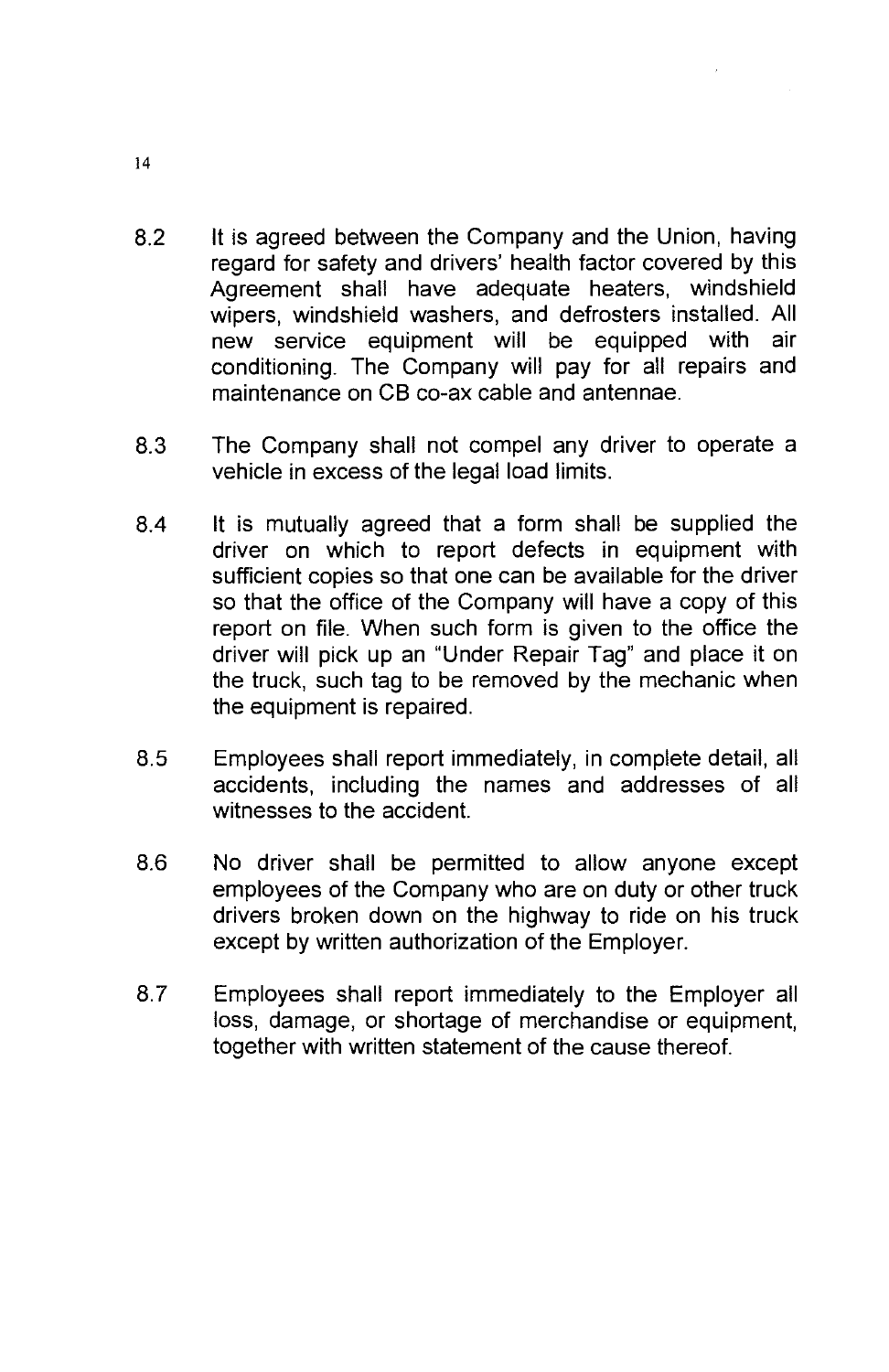## **ARTICLE 9 - BULLETIN BOARDS**

9.1 The Company agrees to permit posting of any notice of Union meetings or functions on a bulletin board conspicuously placed and provided for that purpose.

> The Union agrees to submit such notices to management before posting.

## **ARTICLE 10 - MEDICAL EXAMINATIONS**

- 10.1 Any medical examination requested by the Employer shall be promptly complied with by all employees; provided, however, that the Employer pays for all such however, that the Employer pays for all such examinations. The Company reserves the right to select their own medical examiner or physician and the Union may, if in their opinion they think an injustice has been done an employee, have said employee re-examined at the Union's expense.
- 10.2 When a medical examination is required by the Company or by government legislation, the following conditions shall apply:
	- (a) If an employee takes a medical examination during his normal working hours, he shall be paid for the time involved, and thus not lose any pay as a result of his taking a medical examination.
	- (b) If the medical examination is taken after working hours, the employee shall not be paid for the time involved, but shall in such cases, receive at least three (3) days notice, prior to the appointment with the doctor.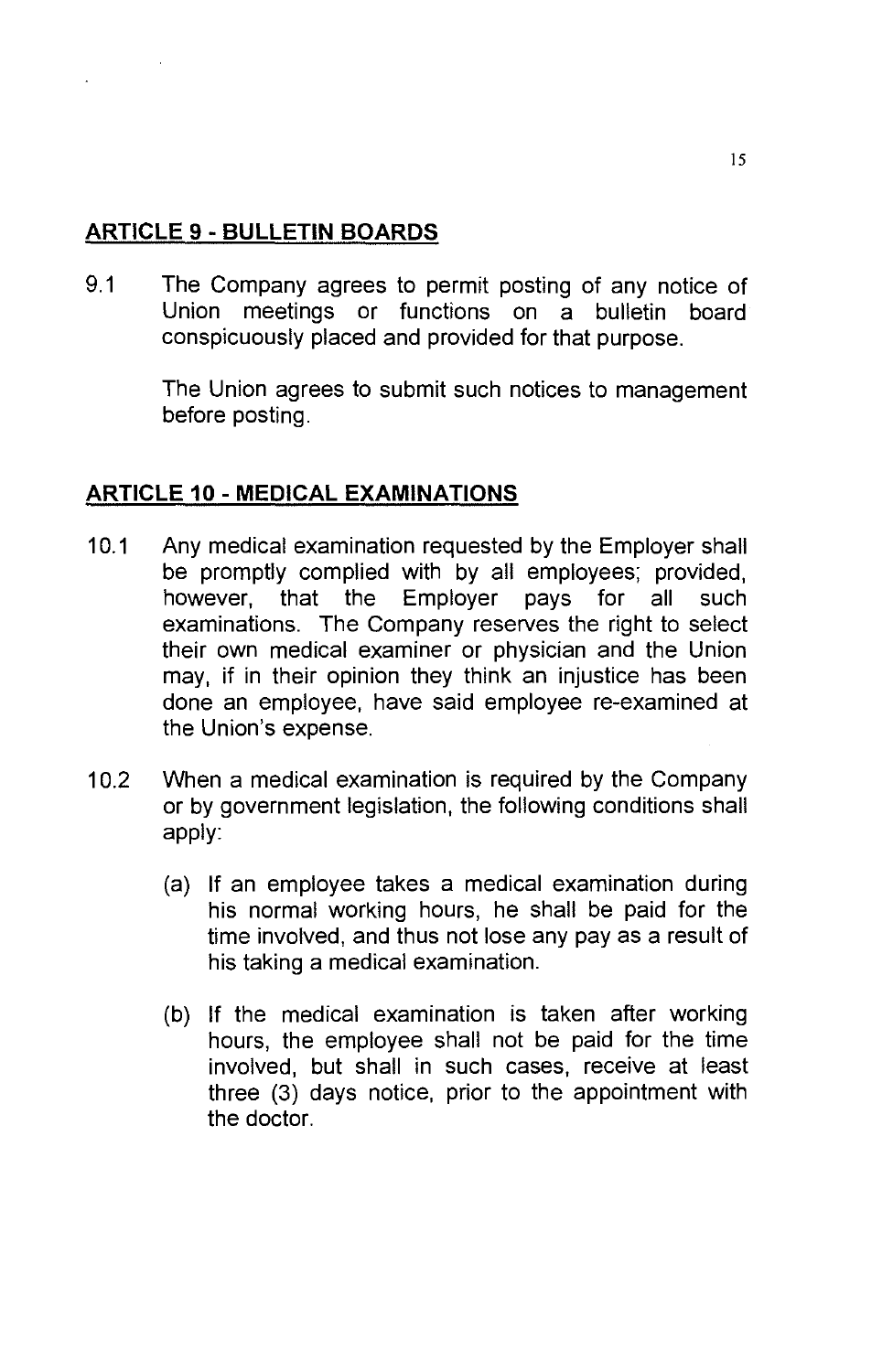- (c) In all cases, employees shall be supplied a copy of the medical report.
- (d) An employee who takes a medical examination requested by government legislation, during his normal working hours shall be paid for the time involved up to a maximum of two (2) hours.

### **ARTICLE 11 - EXTRA CONTRACT AGREEMENTS WORKING CONDITIONS**

- 11.1 It is agreed that neither party to this Agreement shall enter into any agreement or contract with the employees which conflicts with the terms and provisions of this Agreement.
- 11.2 When new types of equipment or classifications for which rates of pay are not established by this Agreement are put into use, rates governing such operations shall be subject to negotiations between the parties. In the event of failure to reach agreement on such rates, the question shall be referred to Arbitration and a Board of Arbitration shall be established within thirty (30) days of the date of failure to reach such agreement and the rate as determined shall be applied thirty-one (31) days after the equipment is put into use or as of a date agreed upon by the parties in negotiations. When making his award, the Arbitrator shall take into account only the rates in this Agreement.
- 11.3 Employees shall be entitled to a fifteen (15) minute break in the forenoon and afternoon at a reasonable time given by authority, however, truck drivers shall not stop for same while trucks are loaded unless on a job site where coffee breaks are being taken at the time. Truck drivers will be allowed to stop when trucks are unloaded if permission has been granted by the truck foreman or dispatcher.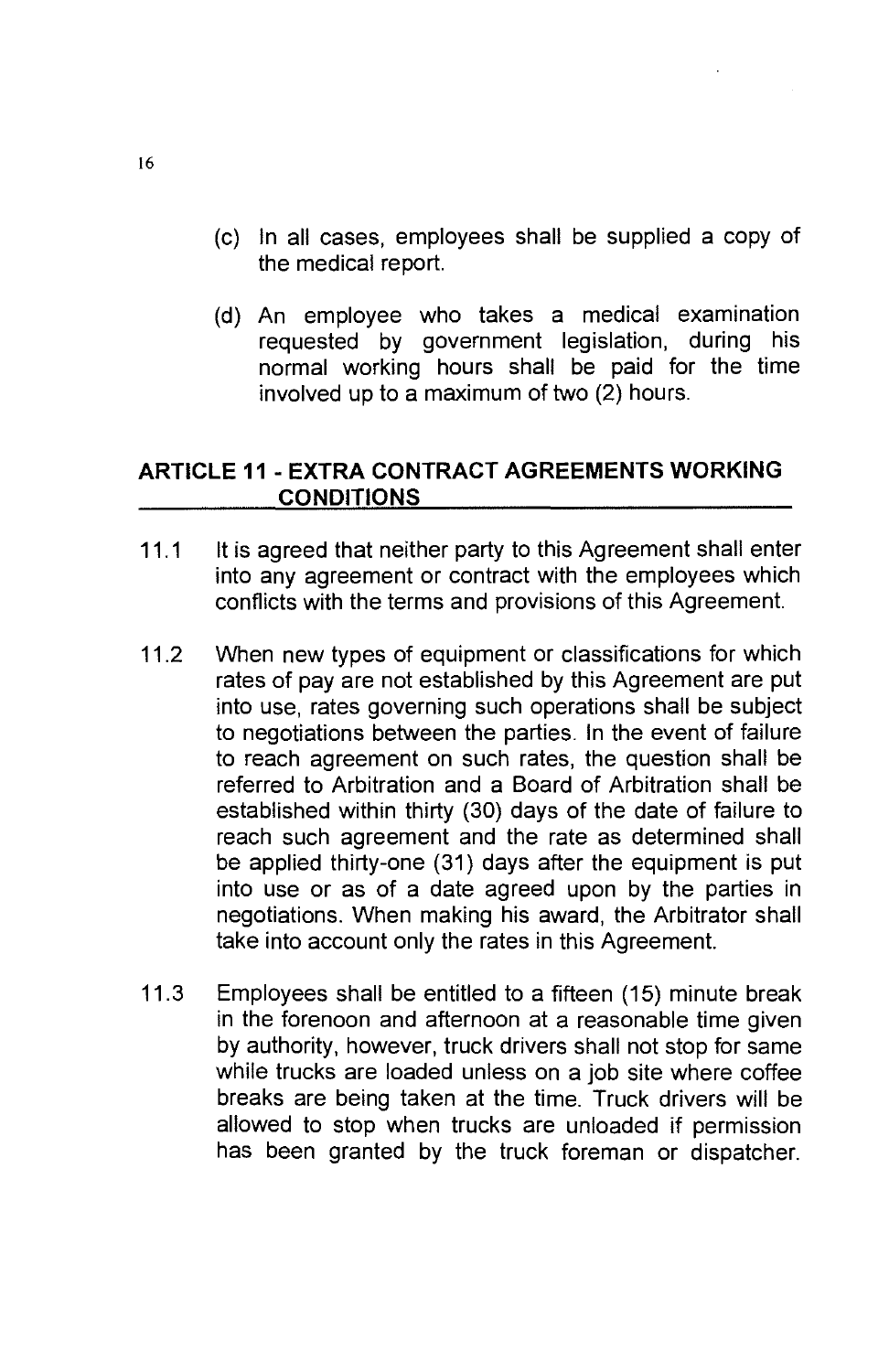More than two (2) trucks stopped at the same establishment will be a violation of this Agreement, except when other arrangements have been made between the Company and the Union. Employees will be penalized for any violation of this clause under Rules and Regulations - Driving Behavior  $(q)$  - page 39.

The Stewards and Business Representative of the Union shall assist in eliminating abuses of the aforementioned should such occur.

- 11.4 Company rules and regulations, governing the conduct of the employees, as outlined in attached Schedule A, will be observed by all employees, violation of which will be cause for discipline or discharge. The Company reserves the right to make new rules, amend and/or alter present rules, said changes to be forthwith communicated to the Union and Stewards in order that the Union may have the opportunity to protest if it believes that such rule or regulation is inconsistent with the provisions of this Agreement. Nothing in the foregoing shall preclude the right of the Union to process such protest through the grievance procedure.
- 11.5 Lunch period shall be taken at a time designated by the Company between 11:30 a.m. to 1:30 p.m. unless an emergency interferes, in which event the lunch period will be given as soon as possible thereafter. Where possible, operators will be instructed to load Company trucks on a continuous basis, enabling drivers to work through a lunch break.
- 11.6 When the Company requires employees to take courses to increase their knowledge the employees will be paid for time lost if course is taken during working hours.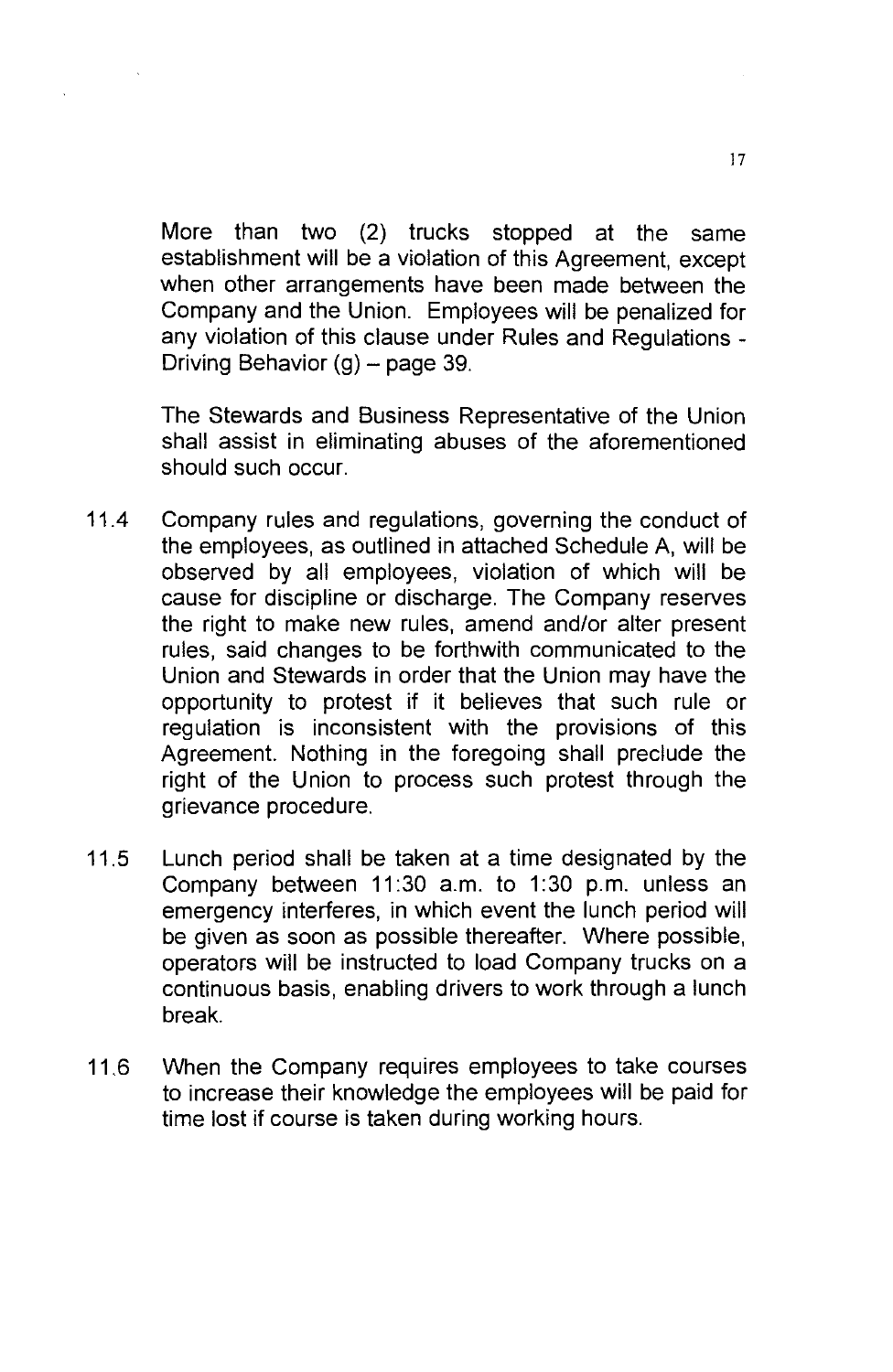11.7 When hiring trucks the Company will give preference to other companies with contractual relations with the Teamsters Union provided they have suitable equipment available.

## **ARTICLE 12 -WORK PREFERENCE**

- 12.1 Being consistent with provisions of Article 6, senior employees shall be given first opportunity to perform regular work available during normal five (5) day operation.
- 12.2 Allocation of overtime will be based on qualification, then seniority, then availability.
- 12.3 Employees within their classification will rotate shift work in accordance with requirements and past Company policy. Shifts will not be changed in mid-week except in emergencies.

# **ARTICLE 13 - WAGES AND EXISTING PRIVILEGES**

- 13.1 This Agreement will in no way be construed to effect a reduction of wages or existing privileges of the employees.
- 13.2 It is agreed that all employees shall be paid according to the following schedule:

18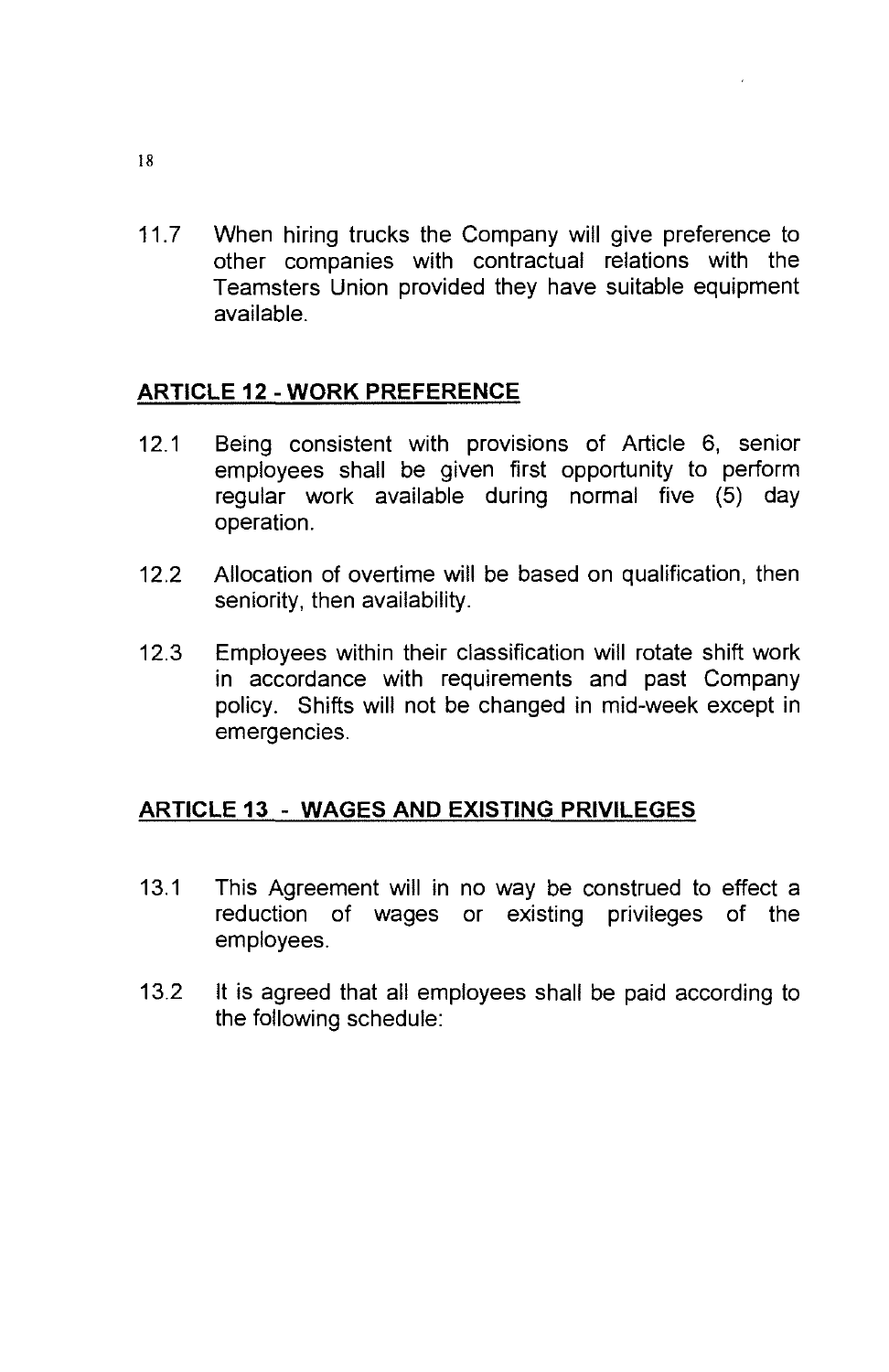| <b>CLASSIFICATIONS</b>                                        | <b>Jan 1/21</b> | Jan 1/22 | Jan 1/23 |
|---------------------------------------------------------------|-----------------|----------|----------|
| <b>Tractor Trailer</b>                                        | \$32.44         | \$33.44  | \$34.44  |
| <b>Float Driver (qualified to</b><br>load & unload equipment) | \$34.06         | \$35.06  | \$36.06  |
| Truck Driver (tandem, fuel<br>tri-axle and service)           | \$32.31         | \$33.31  | \$34.31  |

- 13.3 Employees temporarily assigned to higher rated jobs shall receive the higher rate while occupying such jobs.
- 13.4 Employees temporarily assigned to lower rated jobs shall not have their rate reduced for a period of one (1) week, thereafter they shall receive the rate of the job to which assigned unless work on their regular job is available to them.
- 13.5 Effective January  $1<sup>st</sup>$ , 2000, a shift premium of one dollar and twenty-five cents (\$1.25) per hour shall be added to the payment of hours worked by an employee while he is assigned to any shift commencing 12:00 p.m. noon or after.
- 13.6 The Company will provide an allowance as indicated below per year towards the purchase of government approved safety boots to those employees who have six (6) or more month seniority with the Company.

Effective **January 1, 2021- \$400.00 per year (with receipt)** 

13.7 The Company will pay one bargaining unit employee for all time lost during contract negotiations.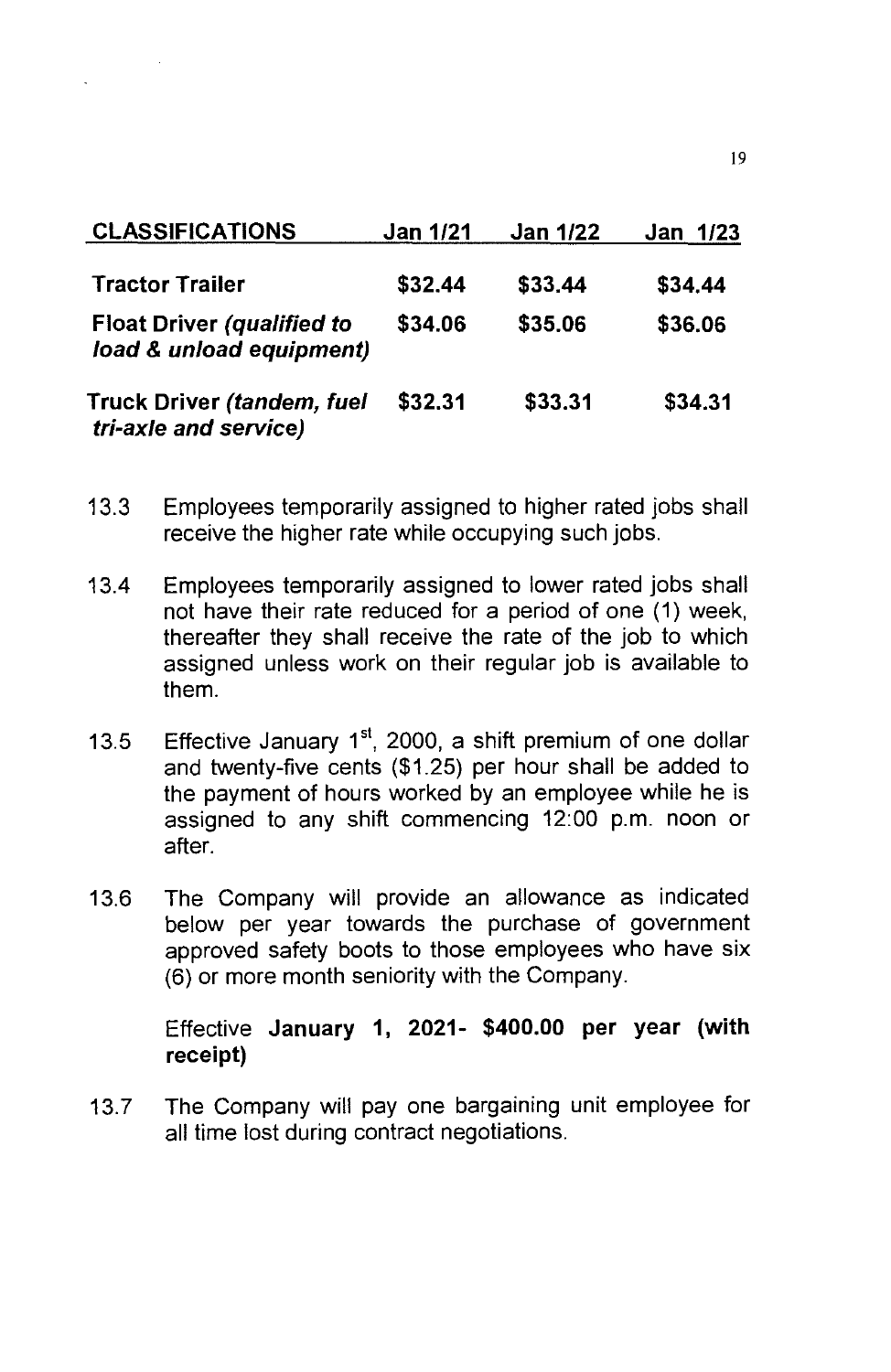13.8 The Company will provide three (3) pairs of insulated overalls for all shop employees who request same. Company will provide two (2) coveralls, two (2) safety shirts and one (1) Jacket.

> The Company will provide pants & shirts or regular coveralls for shop employees, at employee option.

### **ARTICLE 14 - HOURS OF WORK & WORK WEEK**

14.1 The work week shall commence at 12:01 a.m. on Sunday and end at 12:00 midnight the following Saturday.

> The standard hours of work for Drivers will be fifty (50) hours per week.

> Overtime at the rate of time and one-half the regular hourly rate will be paid for hours worked in excess of the employee's standard hours of work.

- 14.2 Employees will be paid overtime at the rate of one and one-half (1-½) times the regular hourly rate for hours worked in excess of (10) hours per day Monday through Friday. There will be no duplication of overtime.
- 14.3 All employees covered by this Agreement (except Friday night shift employees) will be paid overtime at the rate of one and one-half (1-½) times the regular hourly rate for all hours worked on Saturday. Friday night shift employees will be paid at their regular straight time rate for hours worked through Saturday
- 14.4 All employees covered by this Agreement will be paid overtime at the rate of double (2x) the regular hourly rate for all hours worked on Sunday.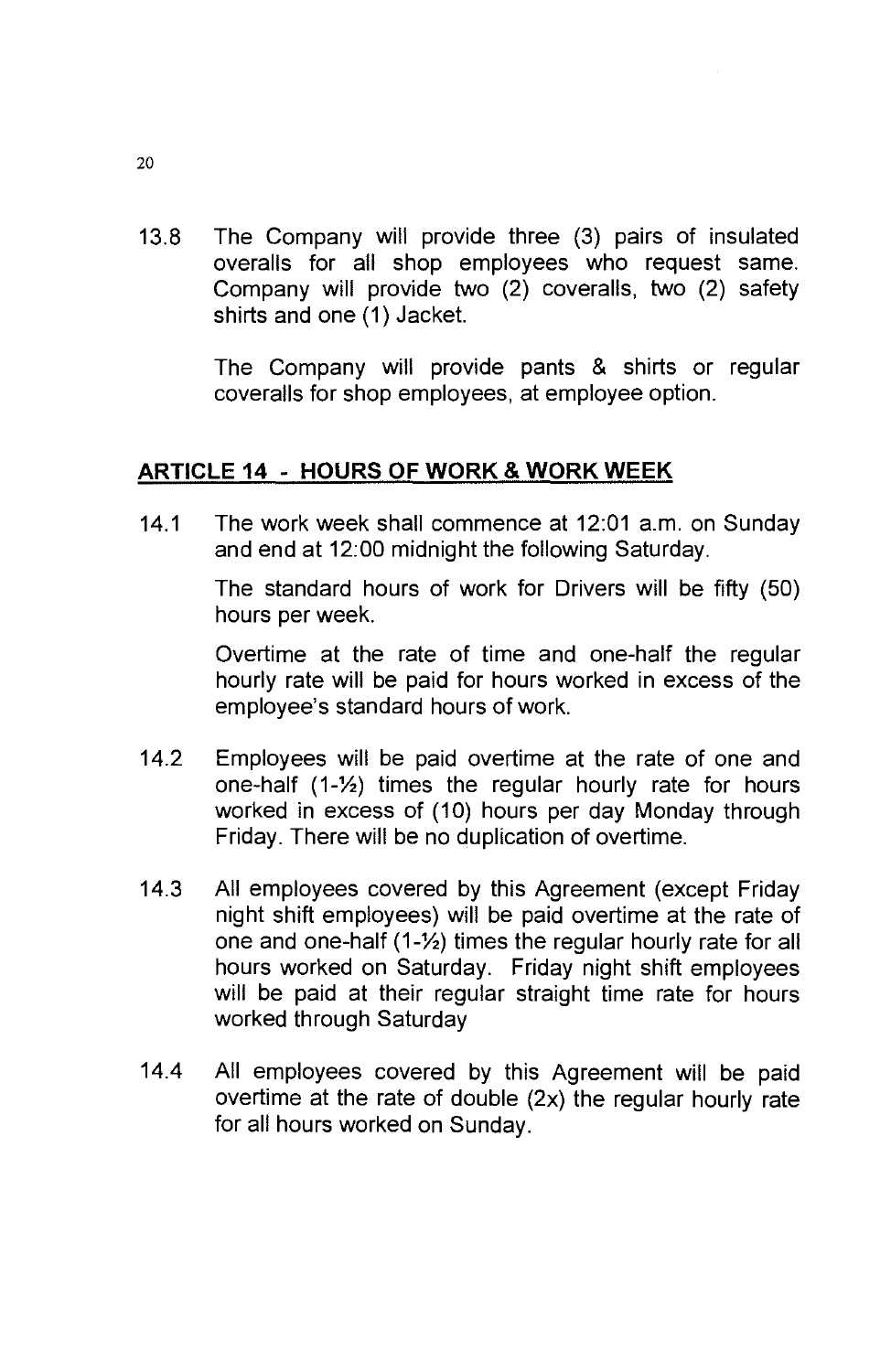14.5 When employees are required to work on a Saturday, employees will be asked in order of seniority, if sufficient senior employees are not available or unwilling to work, the complement will be filled in reverse order of seniority from among those who have worked that week.

### **ARTICLE 15 - TRAVEL ALLOWANCE**

- 15.1 If the Company requires an employee to be out-of-town overnight and when sleeping trailers are available, the Company will pay up to thirty-five dollars (\$35.00) per day for meals.
- 15.2 If sleeping trailers are not available the Company will endeavor to supply reasonable accommodation or pay for room and board as follows:

Up to a maximum of seventy-five dollars (\$75.00) per working day;

Receipts must be presented for reimbursement.

15.3 If the Company requires truck drivers to drive their own cars to job sites, the following allowance will be provided from the Company's yard:

Up to 30 km - nil

Over 30 km - twenty-five (25) cents per km both ways to driver of car.

If a job site is more than 75 km from City Hall - Burlington and it is agreeable to both parties, the Company will pay 15.2 as an alternative to mileage.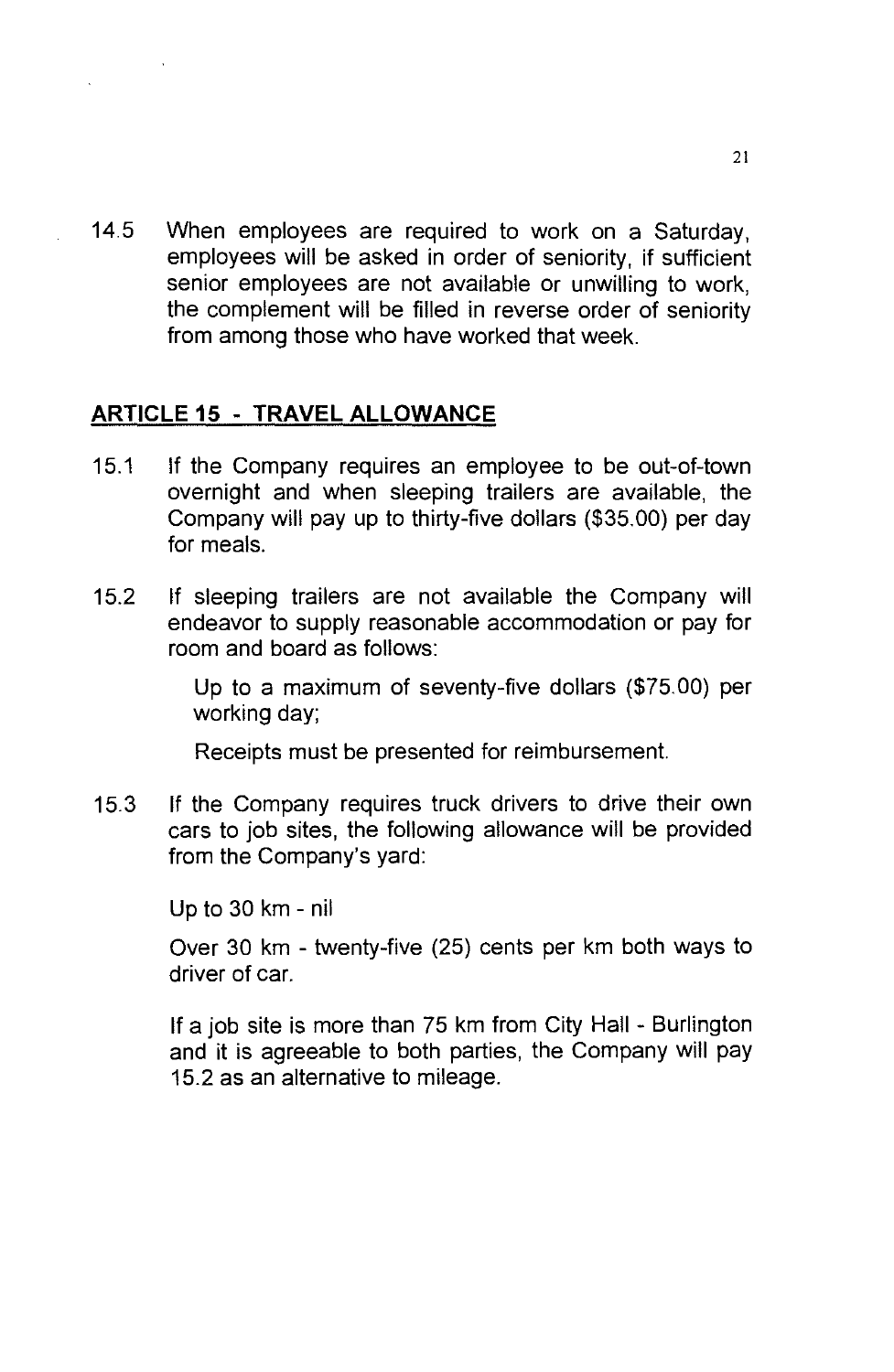## **ARTICLE 16 - REPORTING TIME**

16.1 Employees will be quaranteed four times (4x) their applicable hourly rate of pay on any day they are required to work and so report. It is understood that employees will be required to work if work is available.

## **ARTICLE 17 - INCLEMENT WEATHER**

17 .1 Employees who report for work, unless directed not to report, and for whom no work is available due to inclement weather, will receive a minimum of four times (4x) their regular hourly rate of pay. The employee must remain on the job for two (2) hours after his designated starting time if requested to do so by the foreman. If the employee commences work and works for more than one ( 1) hour he shall receive a minimum of four (4) hours at his regular hourly rate.

## **ARTICLE 18 - VACATIONS WITH PAY**

- 18.1 Each employee covered by this Agreement shall be entitled to vacation payment in the amount of four percent (4%) of the wages earned by him in the twelve (12) month period ending June  $30<sup>th</sup>$  in each year of this contract.
- 18.2 Each employee with five (5) years or more service with the Company shall be entitled to vacation payment in the amount of six percent (6%) of wages earned and will be entitled to three (3) weeks vacation.
- 18.3 Each employee with ten (10) years or more service with the Company shall be entitled to vacation payment in the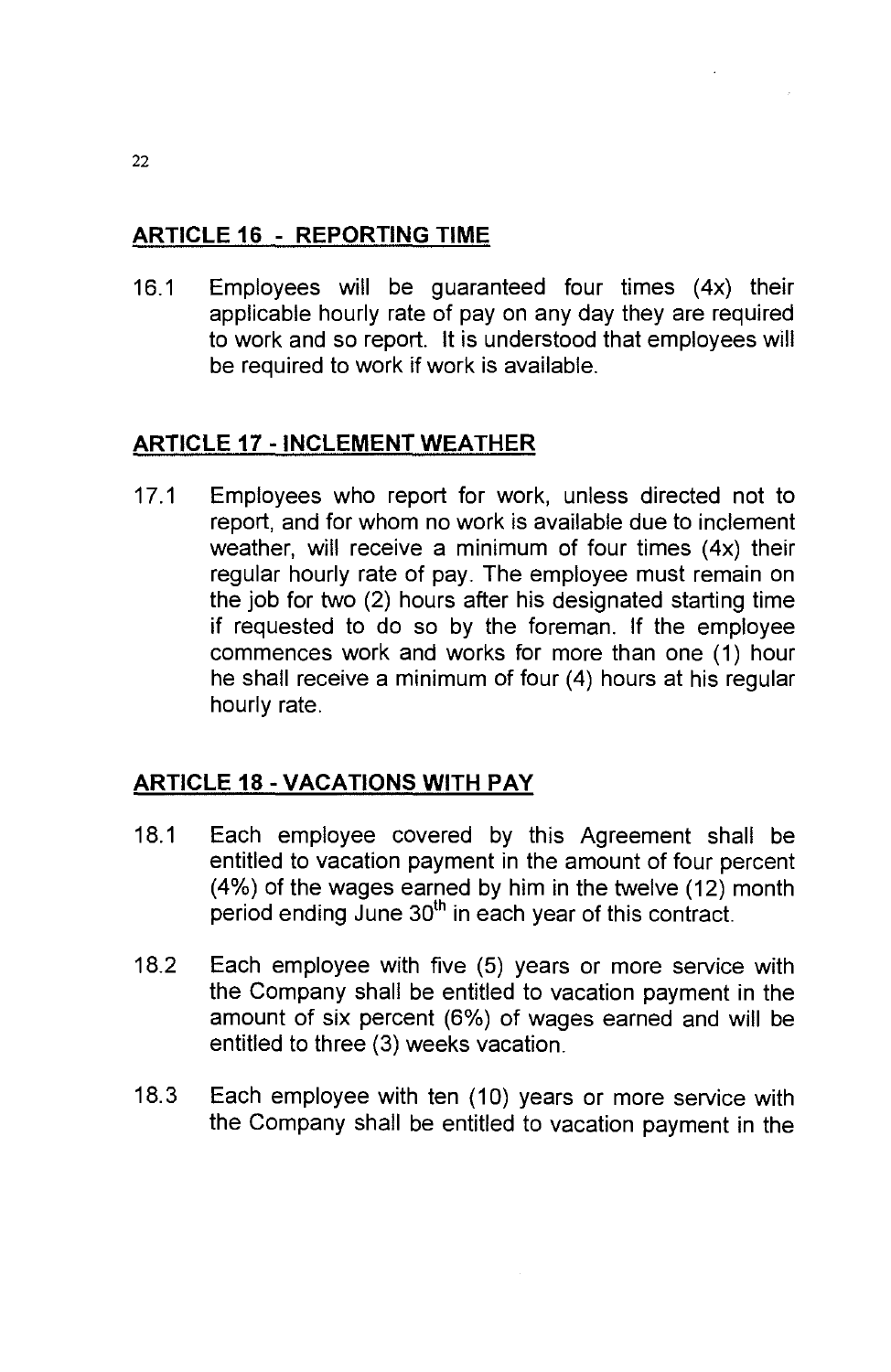amount of eight percent (8%) of wages earned and will be entitled to four (4) weeks vacation.

- 18.4 Each employee with fifteen ( 15) years or more service with the Company shall be entitled to vacation payment in the amount of ten percent (10%) of wages earned and will be entitled to five (5) weeks vacation.
- 18.S(a) Each employee with twenty-five (25) years or more service with the Company shall be entitled to vacation payment in the amount of twelve percent (12%) of wages earned and will be entitled to six (6) weeks vacation.
	- (b) Each employee with thirty (30) or more service with the Company shall be entitled to vacation payment in the amount of twelve percent (12%) of wages earned and will be entitled to six (6) weeks vacation plus one (1) day vacation per year after thirty (30) years of service.

Agree to pay out vacation pay quarterly and after thirty (30) years of service. Vacation day will be paid but not taken.

18.6 Senior employees shall have preference to holiday schedule. Employees will be required to indicate their preference on a list which shall be posted on April 1<sup>st</sup> of each year.

> On May 1<sup>st</sup> the Company will remove such list and prepare the final vacation schedule and post same not later than May 15<sup>th</sup> onto the bulletin board. Once this schedule has been posted employees shall be bound accordingly. Those eligible for vacation may or may not at the discretion of the Company have the third and/or fourth week of vacation consecutive to the first two weeks.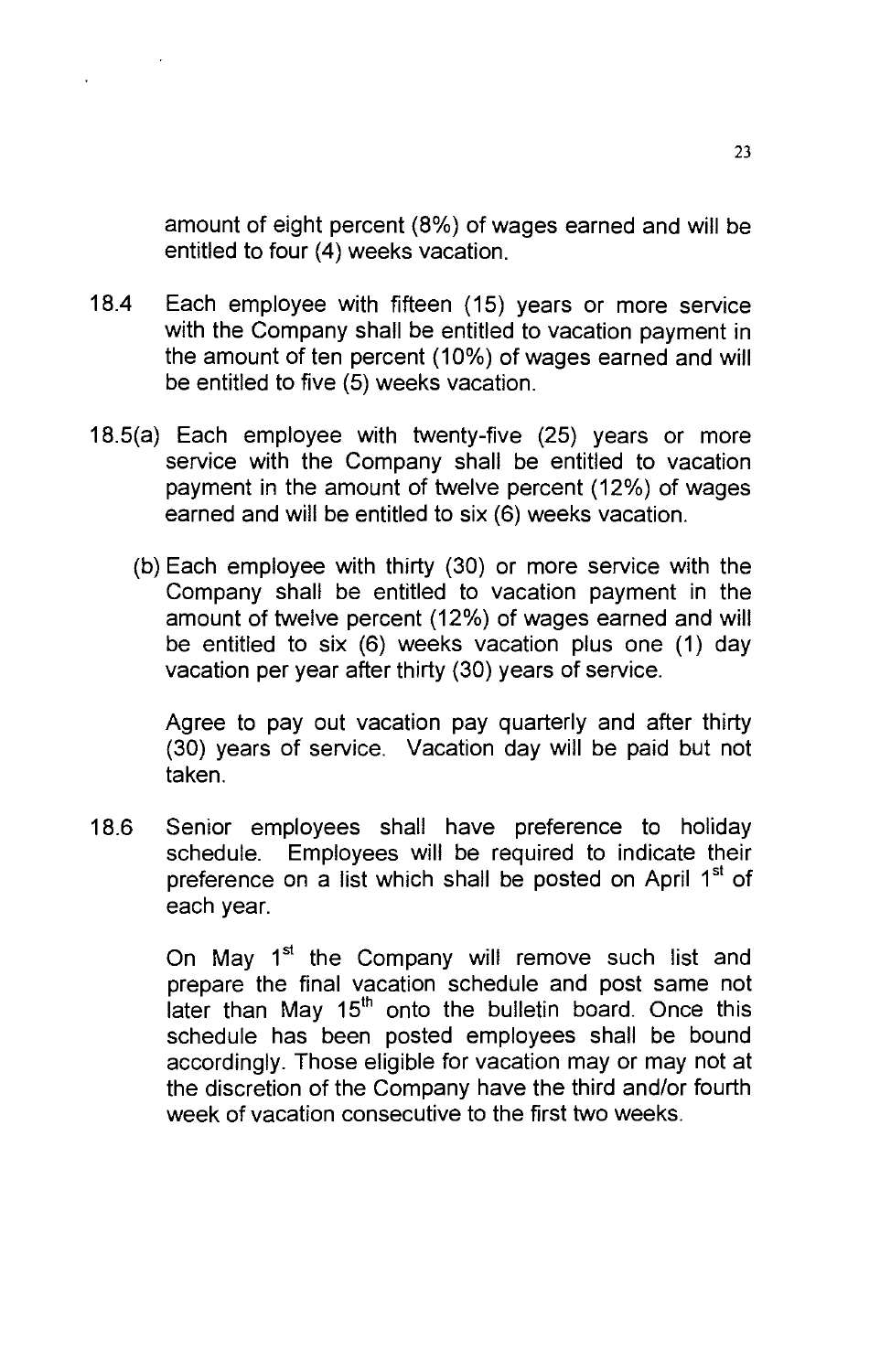The Company shall allow employees entitled to more than two (2) weeks to take such holiday together during the period December 20<sup>th</sup> to March 15<sup>th</sup> the following year according to seniority.

- 18.7 Vacations must be taken yearly. They cannot be accumulated however, employees who have been on layoff or sick leave, for one (1) month or more, shall not be compelled to take holidays.
- 18.8 If an employee's employment is terminated for any reason whatsoever, he will be paid his accumulated vacation credits calculated from the previous July  $1<sup>st</sup>$ . The foregoing will not apply to laid off employees.

## **ARTICLE 19** - **PAID HOLIDAYS**

19.1 The following shall be paid holidays:

| New Year's Day          | Good Friday          |
|-------------------------|----------------------|
| Victoria Day            | Canada Day           |
| Civic Day               | Labour Day           |
| <b>Thanksgiving Day</b> | Day before Christmas |
| Christmas Day           | <b>Boxing Day</b>    |
| <b>Family Day</b>       |                      |

19.2 Employees who have completed their probationary period and who are available for work and work as required on the normal shift preceding and following a paid holiday shall be paid for such holiday at the rate of ten (10) times their classified rate of pay.

> An employee who has not worked within the twenty-five (25) days immediately prior to the holiday will not be entitled to holiday pay. An employee who is recalled to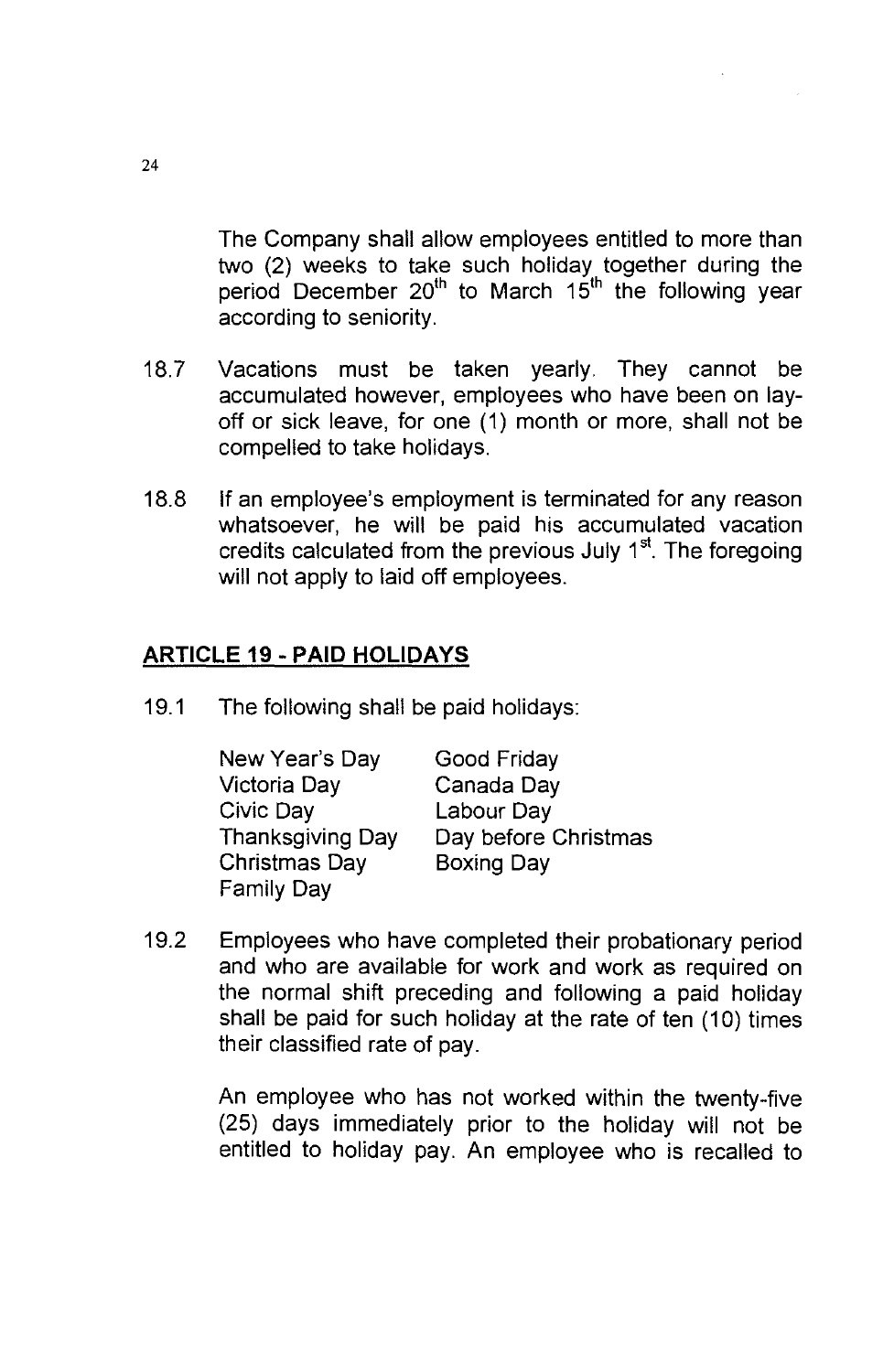work during the week in which a paid holiday occurs will be paid for the holiday.

- 19.3 If an employee is required to work on any of the above paid holidays, he shall be paid for such work at the rate of time and one-half  $(1\frac{1}{2})$  his regular classified rate in addition to his pay for the holiday 10 hours.
- 19.4 When one of the holidays listed in article 19.1 hereof falls on a Sunday, the day proclaimed to be the holiday shall be the day observed and paid.
- 19.5 When a paid holiday falls within an employee's approved vacation period, he shall be paid for the holiday.

## **ARTICLE 20 - WELFARE PLAN**

20.1 The Company shall, at its sole expense, maintain a Group Insurance Program for employees covered by this Agreement. The types and amounts of coverage are listed hereunder. Insurance companies' brochures outlining details of the plan will be furnished to the employees and the Union.

### **For Employees**

- 1. **Life Insurance**  \$55,000.00
- 2. **Accidental Death & Dismemberment**  \$55,000.00 (24 hours)
- 3. **Weekly Continuance of Income - Benefits**

- Insurance equivalent of Employment Insurance maximum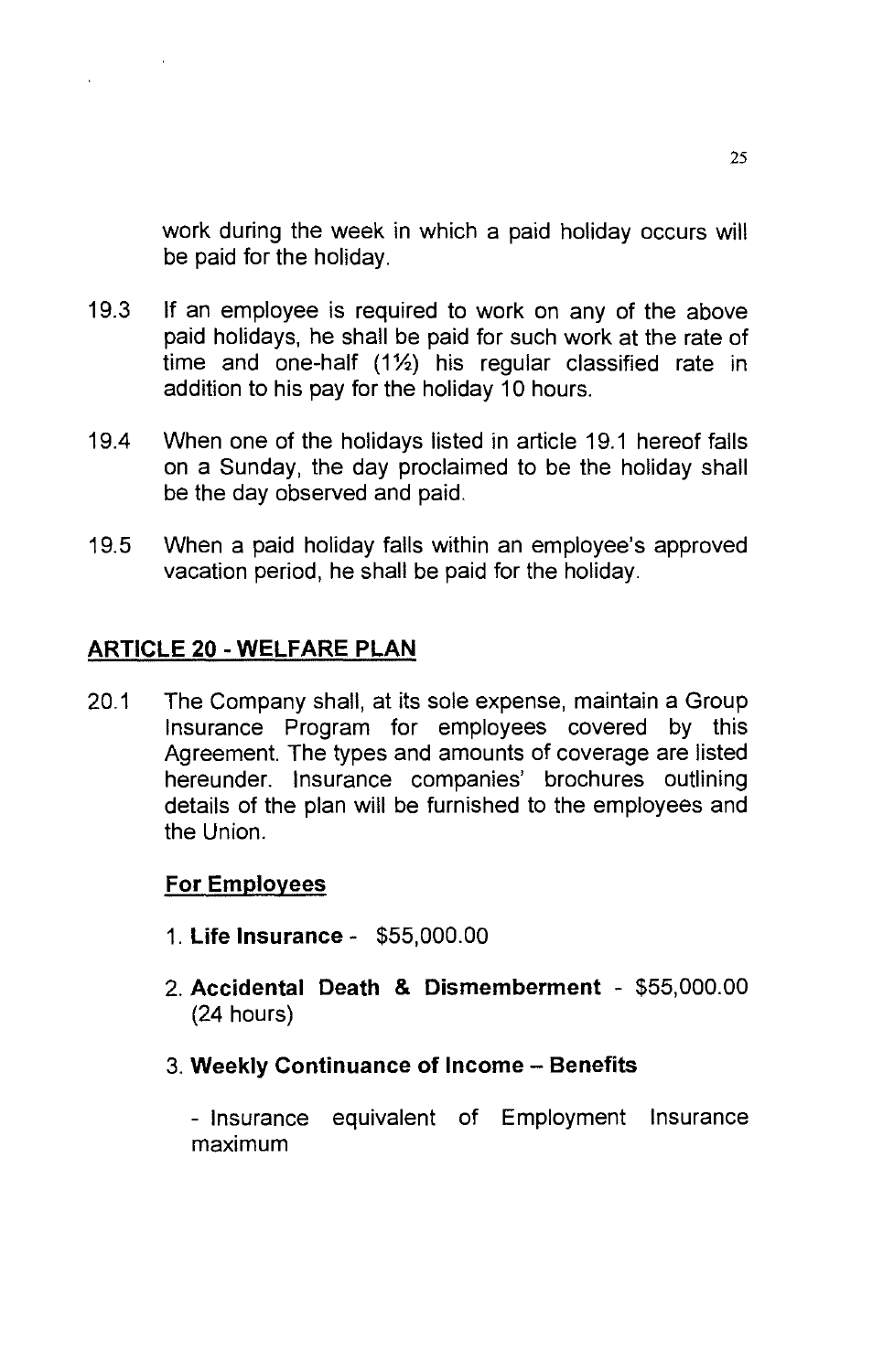- 1<sup>st</sup> day in case of non-occupational injury or hospital
- $-4<sup>th</sup>$  day in case of non-occupational sickness
- Maximum coverage 26 weeks

All U.I.C. rebates accrue to Employer.

### **For Employees and Eligible Dependents**

- 4. **Hospital Expense Benefits**  coverage as per the Ontario Health Insurance Plan - basic
- 5. **Medical Expense Benefits**  coverage as provided by the Ontario Health Insurance Plan. Company to provide Drug Card.

**Massage Therapy - \$600.00** per year (with receipt)

**Orthotics** - \$400.00 for 3 years

6. **Major Medical Insurance** - maximum per person \$22,000.00. The Major Medical Plan to include prescribed drugs, ambulance service, hospital room supplement (difference between semi-private room and standard ward coverage), and any other prescribed medical services not covered by the Provincial Plan. \$10.00 deductible per person per year; maximum deductible of \$10.00 per family per year. 100% coverage.

### 7. **Vision Benefits**

**Vision** - \$ 400 maximum every 24 months for prescription eyeglasses, contacts, or elective laser vision.

**Eye Exams: Once per calendar year**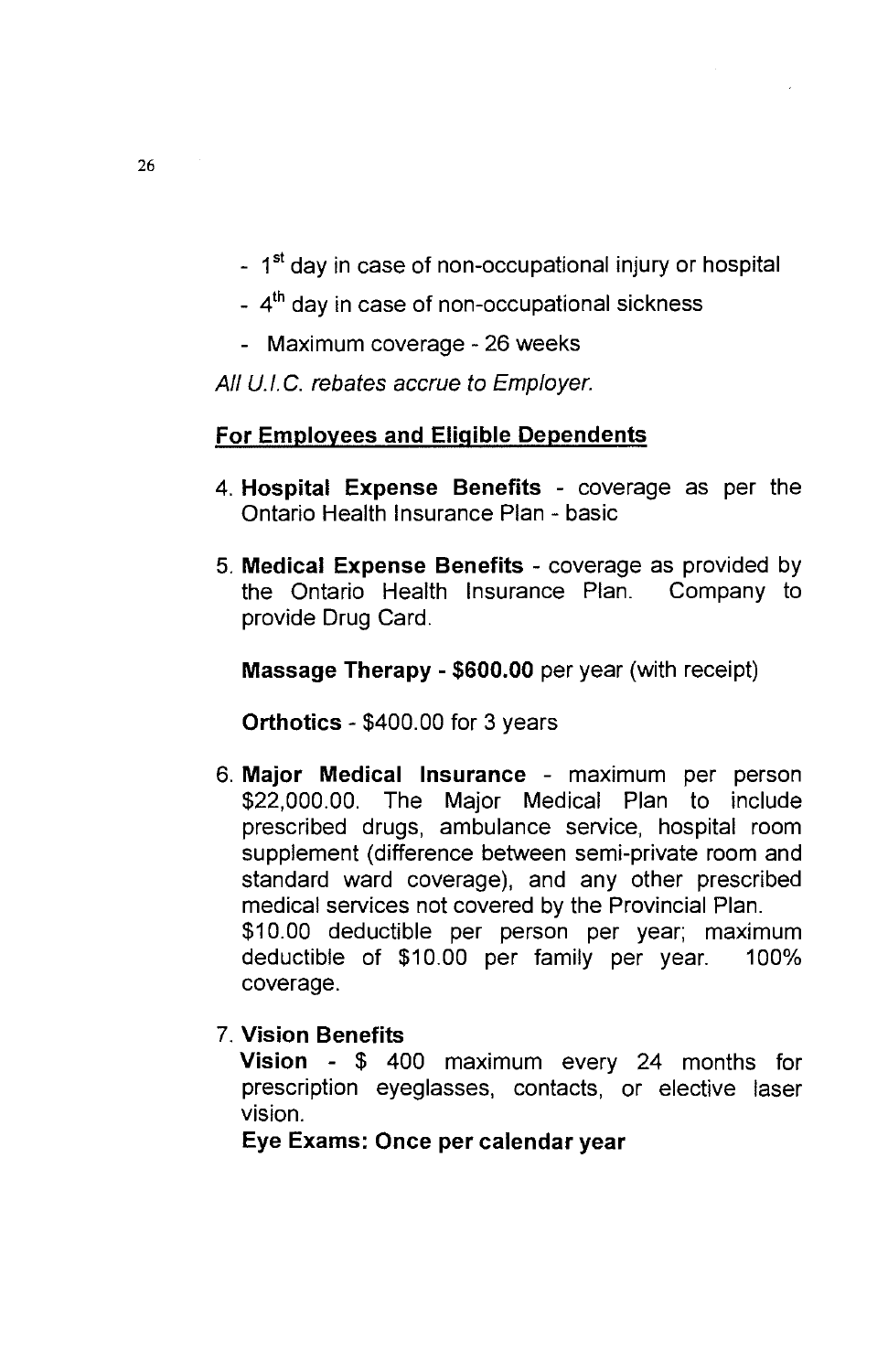Prescription Safety Glasses: \$250 maximum every 24 months (with receipt) submitted to the company for reimbursement.

8. **Dental Plan** - coverage equivalent to Blue Cross Plan Number 7 with Number 1 Rider and 100% Number 2 Rider - effective schedule. Orthodontics - \$1,000.00 under 18 lifetime 50% co-insurance. Crowns Major Restorative benefits at 60% co-insurance. O.D.A. kept current. \$1,500 cap.

### 9. **Long-Term Disability**

- Effective January 1, 2006, a payment of \$1,900.00 per month maximum from illness to age 65 - for any new ailments. Terms and conditions as outlined in the Insurance Company brochure.

#### **Eligible Employees**

All full-time employees will become insured on the working day after the completion of three (3) months continuous employment. However, to become insured you must be actively at work as a full-time employee.

If you are not actively at work you will become insured on your return to work. You must, however, complete the required form before becoming insured.

#### **Termination of Employment**

All insurance is cancelled upon termination of employment except as indicated under Lay-Off.

### **Absence Due to Lay-Off or Sickness**

In the event of lay-off, the benefits, other than weekly continuance of income, will be continued in force for a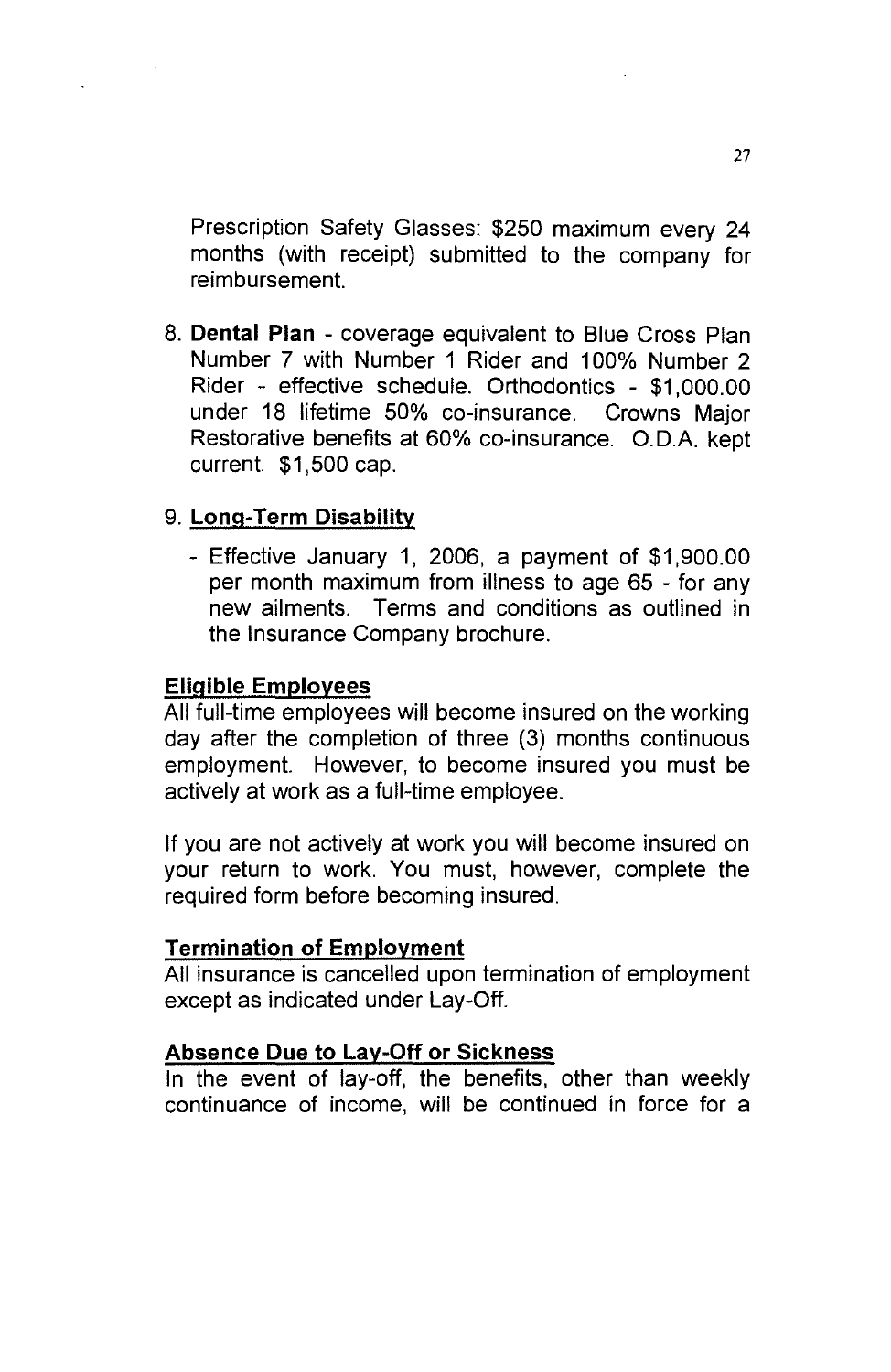period not to exceed three (3) months from the day of layoff for any employee covered at the date of lay-off.

If an employee works for any period in a month during layoff, he will receive benefits for one (1) additional month.

However, employees (on leave of absence, on extended lay-off) have the right to maintain all benefits except weekly indemnity in force for seven (7) months by paying the full premium.

On recall after lay-off, coverage will become effective on the first  $(1<sup>st</sup>)$  day of the next month.

In the event of absence due to sickness or accident, coverage will be continued for ten (10) months. After such ten (10) months, coverage except Weekly Indemnity may be continued by the employee paying full premiums for twelve additional months.

### **Weekly Indemnity Benefits**

This benefit helps to replace in part the wages lost when unable to work because of sickness or accident. Benefits are payable from the first  $(1<sup>st</sup>)$  day of absence due to accident or in the hospital, and from the fourth  $(4<sup>th</sup>)$  day of absence due to illness up to a maximum of twenty-six (26) weeks during any one period of disability.

## **ARTICLE 21 - BEREAVEMENT**

21.1 In the event of a death of a member of an employee's immediate family, the employee will be given three (3) working days off with pay at the applicable straight time rate. If more time is required for any reason relating to the death or for attendance at a memorial service, payment of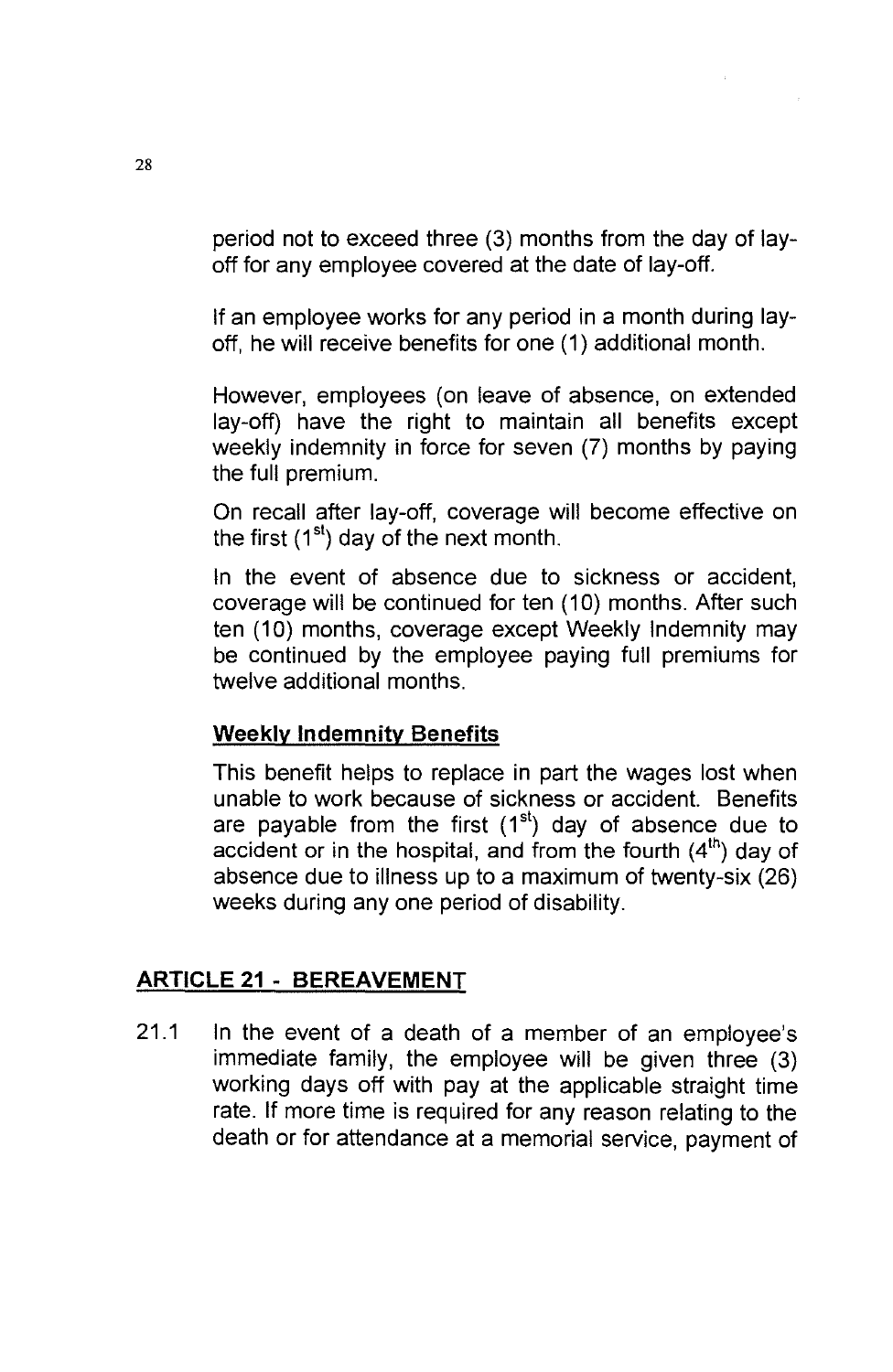one (1) day will be paid providing the previously noted three (3) days have not been paid.

The term "member of employee's immediate family" is defined to mean spouse, child, step-child, parent, fosterparent, step-parent, brother, sister, mother-in-law, fatherin-law, grandmother, grandfather, sister-in-law, brother-inlaw and spouse's grandparent(s).

### **ARTICLE 22** - **JURY DUTY**

- 22.1 Any employee who is required to serve on a jury or as a crown witness shall be paid the difference between the amount paid for such service and his normal pay, computed at his normal hourly rate for regular hours lost from work subject to the following provisions:
	- (a} Employees must notify the Company immediately upon receipt of notice of selection for jury duty;
	- (b) Any employees called for jury duty and who is temporarily excused from attendance at court, must report for work if a reasonable period of time remains to be worked on his shift; and,
	- (c) The employee must furnish a written statement from the proper public official, showing the date and time served and the amount of pay received.

## **ARTICLE 23** - **PENSION PLAN**

23.1 Benefit effective January 1st, 1999, twenty-eight (\$28.00) per month, per year of credited service from January 1, 1999.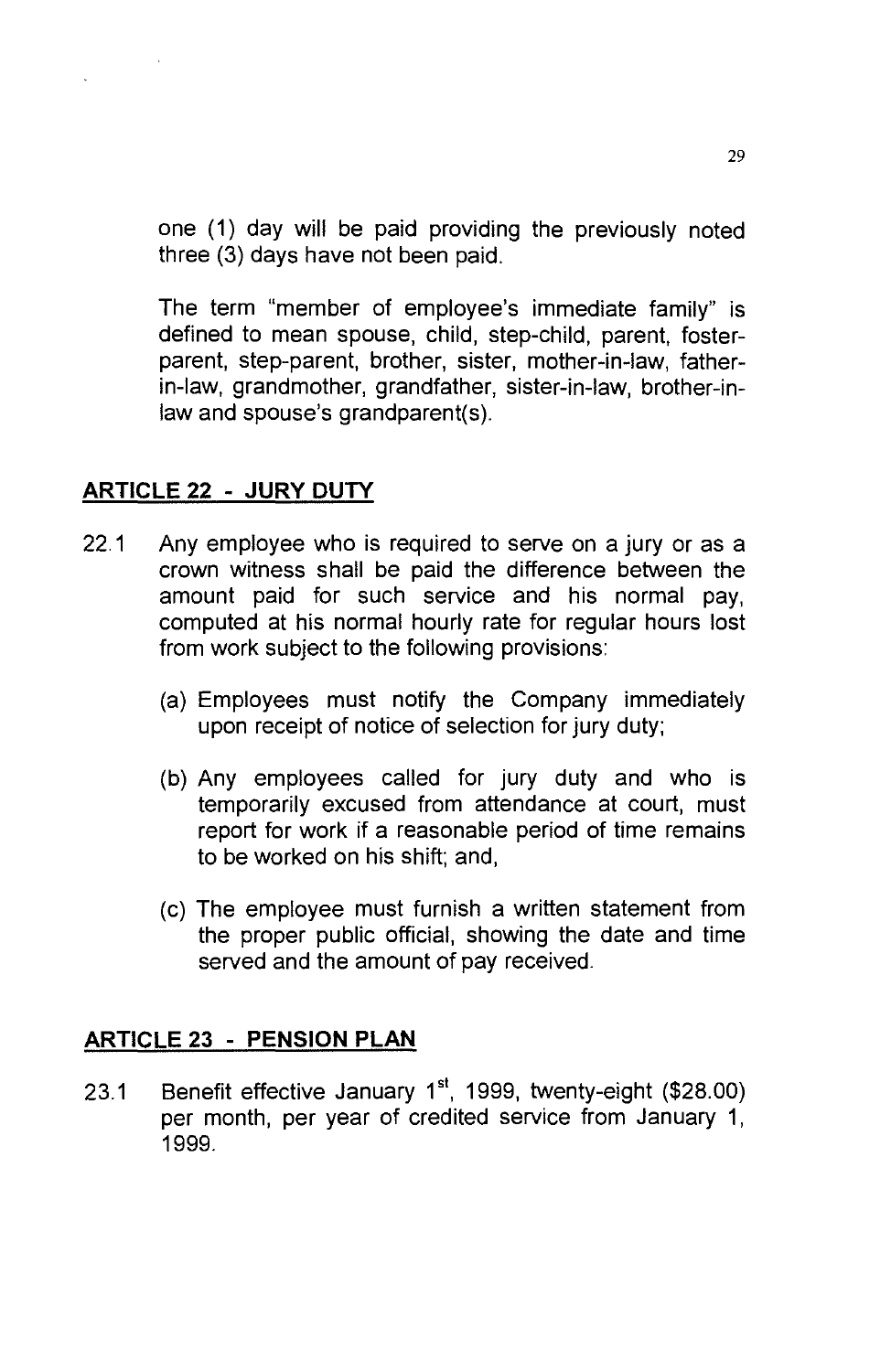23.2 The new pension plan will be established by September 2000. This will be clarified during the period to set up the 4% deduction and 4% Company contribution. The current pension program will continue to September 2000 and benefits will be based on the period until change over to new pension in September 2000.

## **ARTICLE 24 - GENERAL**

- 24.1 Employees required to perform service work off-site, for safety purposes, will be supplied with a cell phone at no cost to the employee and/or an assistant. Unrestricted phones.
- 24.2 Company will implement Direct Deposit for payroll.
- 24.3 Any negative disciplinary notations on an employee's file will not be used against the employee provided nothing of a disciplinary nature has been placed in the employee's file for a twenty-four (24) month period.
- 24.4 Cell phone dedicated to each truck or to be given to oncall person.

## **ARTICLE 25 - DURATION OF AGREEMENT**

25.1 The term of this Agreement shall become effective January 1<sup>st</sup>, 2021 and shall continue in effect through **December 31st, 2023** and shall continue automatically thereafter for annual periods of one (1) year each unless either party notifies the other in writing within the period of ninety (90) days immediately prior to the annual expiration date that it desires to amend the Agreement.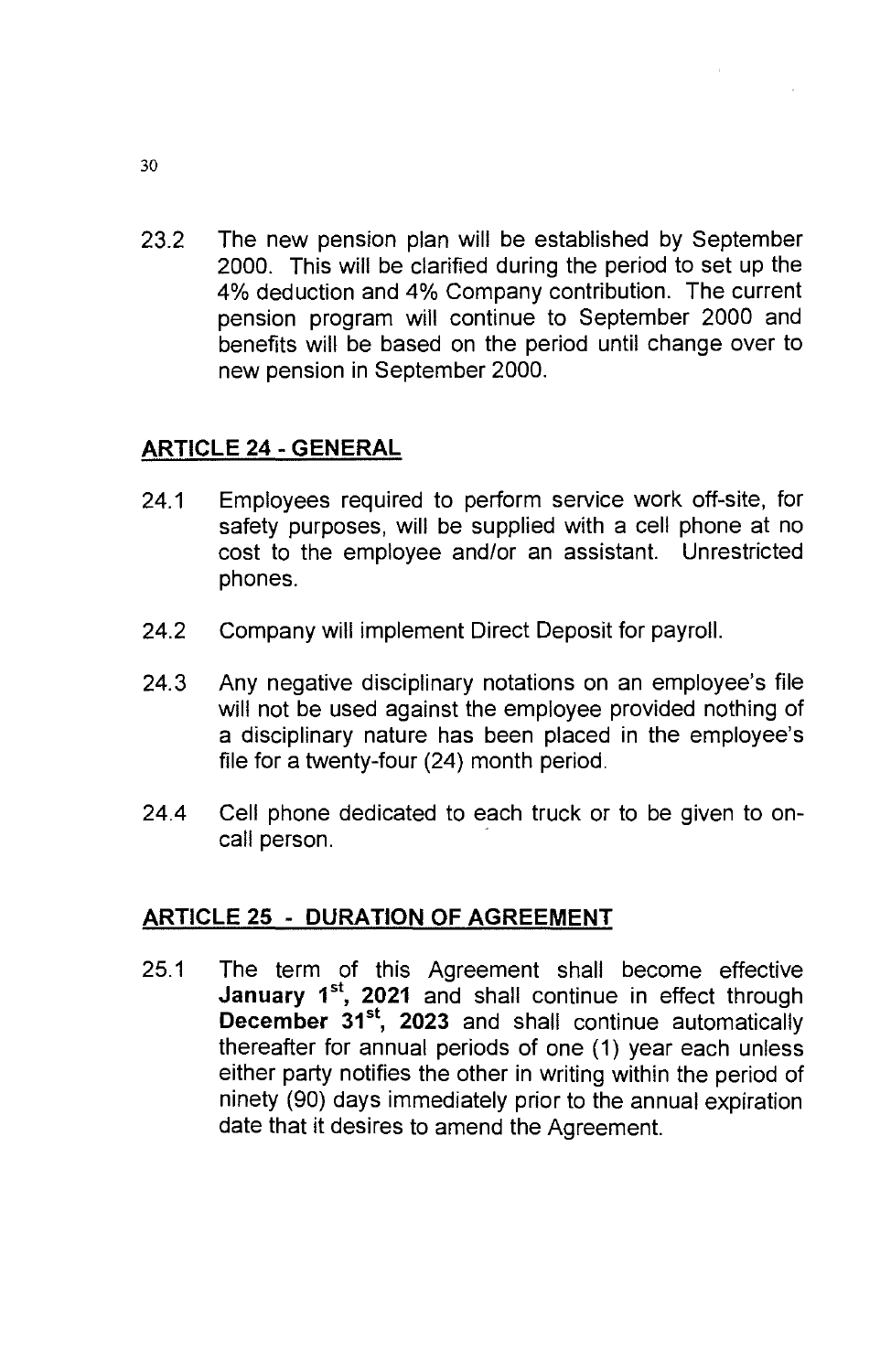- 25.2 Negotiations shall begin within fifteen (15) days following notification for amendment as provided in the preceding paragraph unless otherwise agreed between the parties.
- 25.3 If, pursuant to such negotiations, an agreement is not reached on the renewal or amendment of this Agreement or the making of a new agreement prior to the current expiry date, this Agreement shall continue in full force and effect until conciliation proceedings prescribed under the Ontario Labour Relations Act, 1960, have been completed, whichever date should first occur.

**IN WITNESS WHEREOF** the parties hereto have capsed these presents to be signed by their proper officers, this <u>(a</u> day of  $\sqrt{PQ}$ 

**FOR KING PAVING** & **CONSTRUCTION LTD.**  G PAVING & FOR TEAMST **FORTEAMSTERSLOCAL UNION NO. 879**  ~ effect until conciliation proceedings prescribed under the<br>
Ontario Labour Relations Act, 1960, have been<br>
completed, whichever date should first occur.<br>
IN WITNESS WHEREOF the parties hereto have capsed these<br>
presents to AMIL COLLAN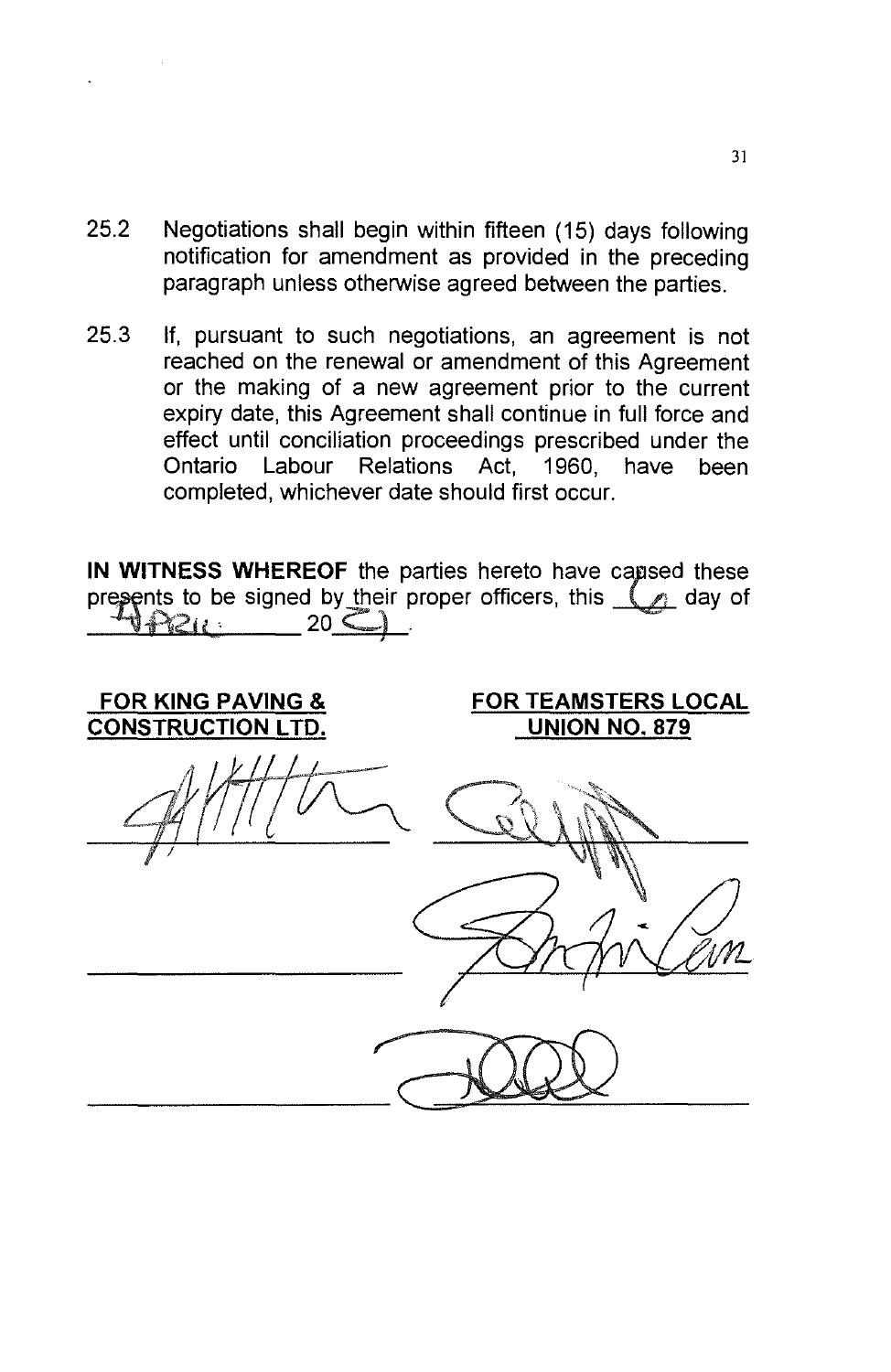## SCHEDULE "A"

## **RULES AND REGULATIONS**

### **CONDUCT AND BEHAVIOUR**

#### **General**

In order to advise you on what the company expects in respect of attitude and conduct, this set of rules and regulations has been drawn up for your guidance.

These rules and regulations have been formulated without prejudice to the right of the company to institute additional rules and regulations or to amend or cancel any herein stated.

It is not intended this set of rules and regulations cover every contingency, consequently where a subject is not dealt with specifically, common sense, good judgment and fairness must be exercised by all concerned.

All employees are hired on a probationary basis pending satisfactory outcome of investigations on work records and personal history.

The Company will not be held responsible to find employment for drivers whose Chauffeur's license has been suspended or revoked for any reason.

Complete observance of the laws and by-laws, penalties for infractions thereof shall be the full responsibility of the driver or operator except in cases where he has been given specific instructions in writing to the contrary, by a member of management.

32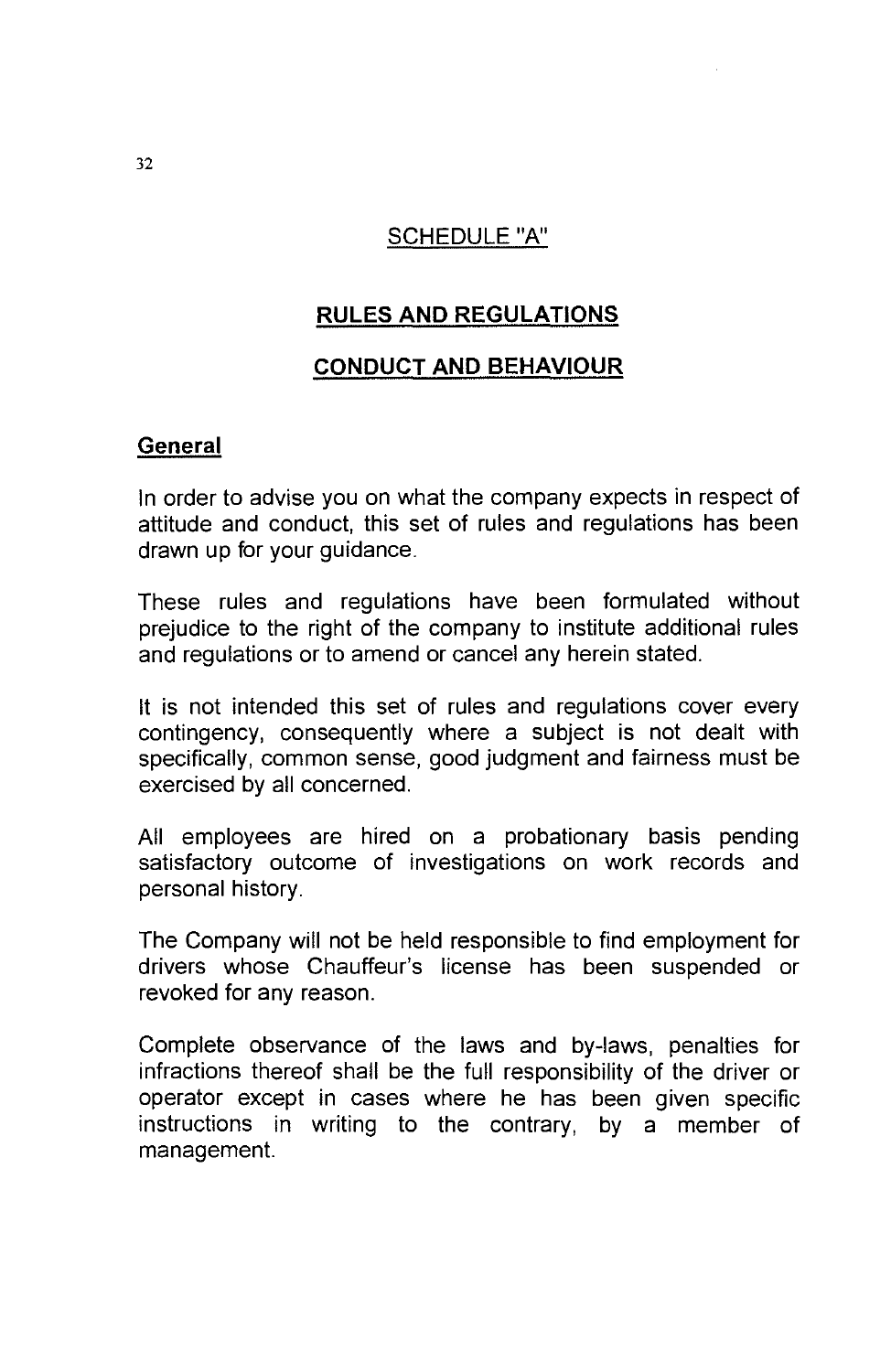### **Vehicle Accidents**

Accidents for which the employee is at fault or for which his actions or lack of action is a contributory factor, will result in disciplinary action, which may range from reprimand to dismissal, according to the seriousness of the accident, the degree of negligence or carelessness, and frequency of accidents in which the driver has been at fault.

Failure to report all such accidents immediately to his superior may result in dismissal.

### **Personal Injuries**

Any employee who suffers a person injury shall report immediately for treatment. Failure to do so may result in disciplinary action ranging from reprimand to dismissal.

### **Equipment**

**(a)** Excessive idling of equipment where written instructions have been issued:

| 1 <sup>st</sup> offense | $\sim$ | reprimand             |
|-------------------------|--------|-----------------------|
| 2 <sup>nd</sup> offense |        | 2 to 3 day suspension |
| 3 <sup>rd</sup> offense |        | one week suspension   |
| 4 <sup>th</sup> offense |        | subject to discharge. |

**(b)** Failure to ensure that all vehicle and power equipment is properly serviced for gas, oil and water, and that all tire pressures are checked before leaving the yard:

| 1 <sup>st</sup> offense | $\overline{\phantom{a}}$ | reprimand            |
|-------------------------|--------------------------|----------------------|
| 2 <sup>nd</sup> offense | $\frac{1}{2}$            | 3 day suspension     |
| 3 <sup>rd</sup> offense |                          | subject to discharge |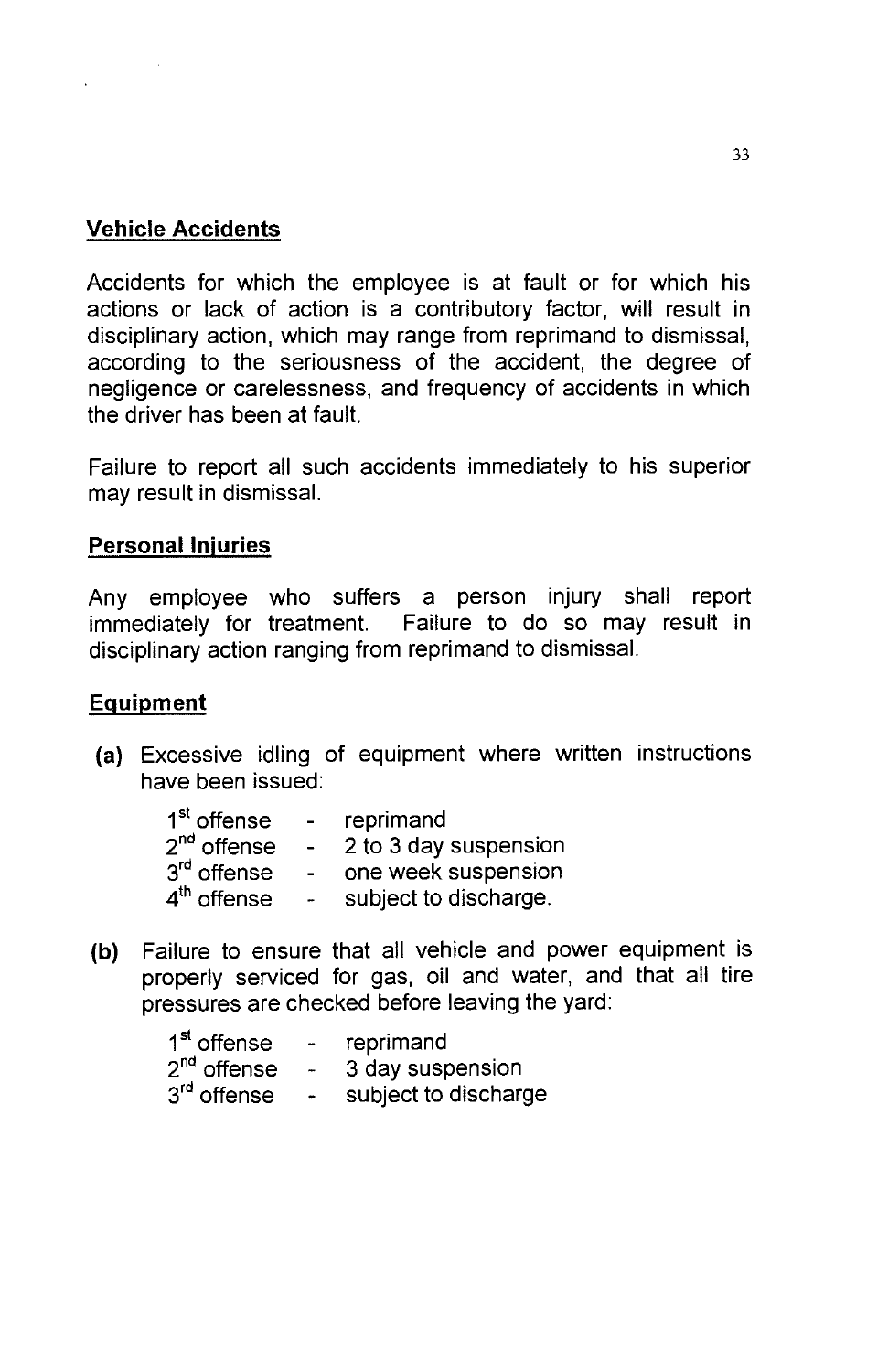**(c)** Failure to keep cab interior, windshield tail lights and license plates clean and in good appearance:

 $\sim 10^{-11}$ 

ake in the

 $\sim$  gives  $\sim$ 

| 1 <sup>st</sup> offense | $\overline{\phantom{a}}$ | reprimand             |
|-------------------------|--------------------------|-----------------------|
| 2 <sup>nd</sup> offense | $\sim$                   | 2 to 3 day suspension |
| 3 <sup>rd</sup> offense |                          | one week suspension   |
| 4 <sup>th</sup> offense | $\blacksquare$           | subject to discharge  |

**(d)** Failure to report mechanical defects in equipment on forms supplied by the Company

| 1 <sup>st</sup> offense | $\blacksquare$           | reprimand            |
|-------------------------|--------------------------|----------------------|
| $2nd$ offense           |                          | one day's suspension |
| 3 <sup>rd</sup> offense | $\overline{\phantom{a}}$ | subject to discharge |

**(e)** Failure to ensure that brakes, lights, steering, flares, turn indicators, windshield wipers and tires are in good condition:

| 1 <sup>st</sup> offense | $\sim$                   | reprimand to 3 days suspension |
|-------------------------|--------------------------|--------------------------------|
| 2 <sup>nd</sup> offense | $\sim$                   | one week suspension            |
| 3 <sup>rd</sup> offense | $\overline{\phantom{a}}$ | subject to discharge           |

**(f)** Failure to secure tarpaulin to cargo and make certain tarpaulin used is in good condition:

| 1 <sup>st</sup> offense |                       | - reprimand                    |
|-------------------------|-----------------------|--------------------------------|
| 2 <sup>nd</sup> offense | $\tilde{\phantom{a}}$ | suspension of one day          |
| 3 <sup>rd</sup> offense | $\sim$                | subject to one day to one week |
| 4 <sup>th</sup> offense | $\sim$                | subject to discharge           |

**(g)** Failure to secure load to vehicle:

ingers i

| 1 <sup>st</sup> offense | $\sim$          | reprimand to 3 days suspension |
|-------------------------|-----------------|--------------------------------|
| $2nd$ offense           | <b>Contract</b> | suspension of one week         |
| 3 <sup>rd</sup> offense | $\sim$          | subject to discharge           |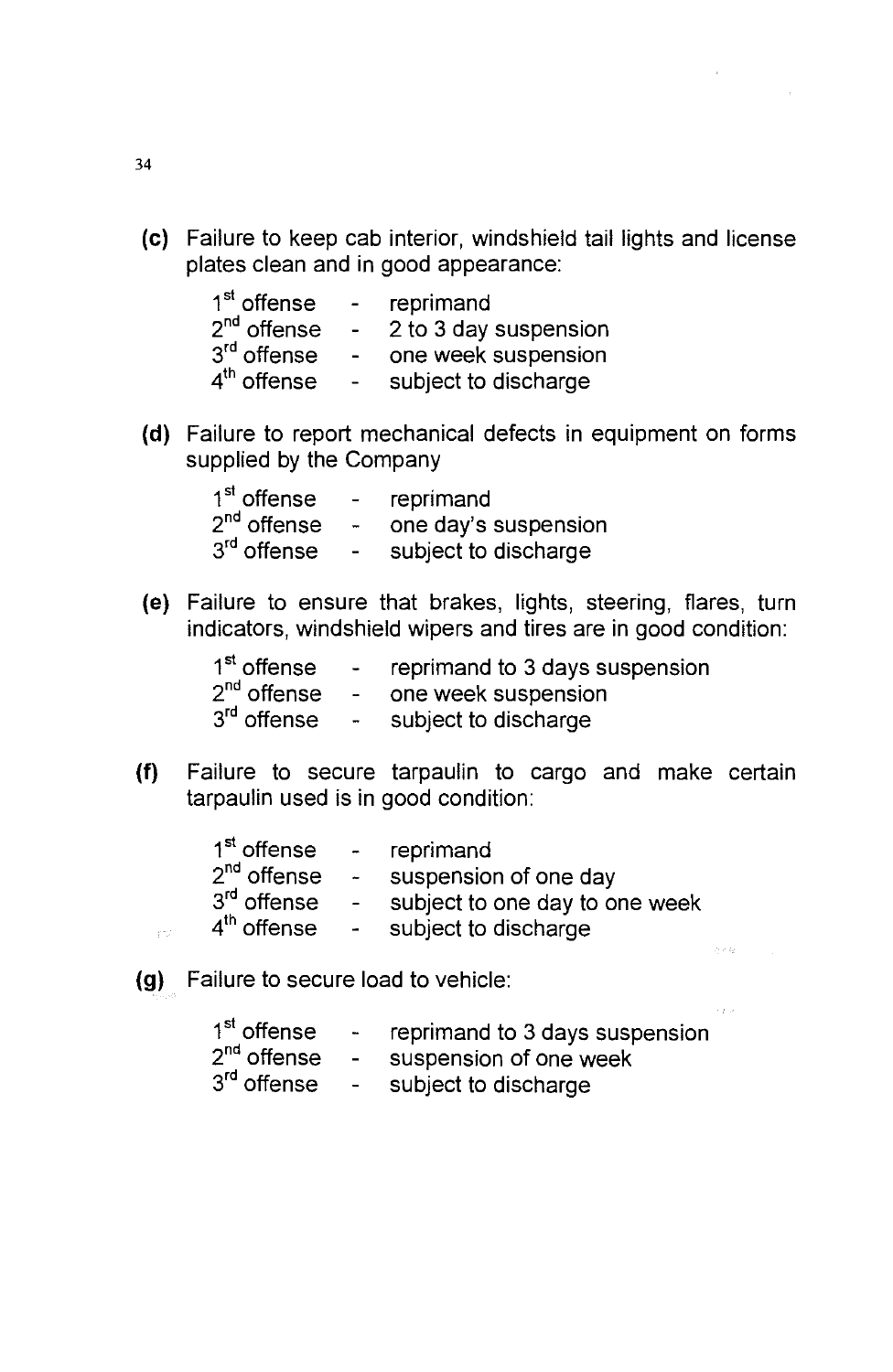**(h)** Failure to ensure that units are properly hooked up, safety pin engaged and trailer supports fully raised or removed:

| 1 <sup>st</sup> offense | $\tilde{\phantom{a}}$        | 2 to 3 day suspension |
|-------------------------|------------------------------|-----------------------|
| $2nd$ offense           |                              | one week suspension   |
| 3 <sup>rd</sup> offense | $\qquad \qquad \blacksquare$ | subject to discharge  |

(i) Unauthorized use of vehicles or equipment without written permission:

1<sup>st</sup> offense - subject to discharge

(j) Mishandling or abuse of Company equipment or property:

1<sup>st</sup> offense 2<sup>nd</sup> offense - subject to discharge - reprimand to one week suspension

#### **Conduct and Behaviour**

 $\sim$ 

t,

(a) Use or possession of narcotics, drinking or possession of alcoholic beverages while on duty or on company property:

1<sup>st</sup> offense - subject to discharge

(b) Reporting for duty while under the influence of narcotics or an intoxicant:

1<sup>st</sup> offense - subject to discharge

(c) Theft or dishonesty or willful damage of company property proven by the Company:

1<sup>st</sup> offense - immediate discharge

(d) Discourtesy to customers of the general public (personal contact or conversation):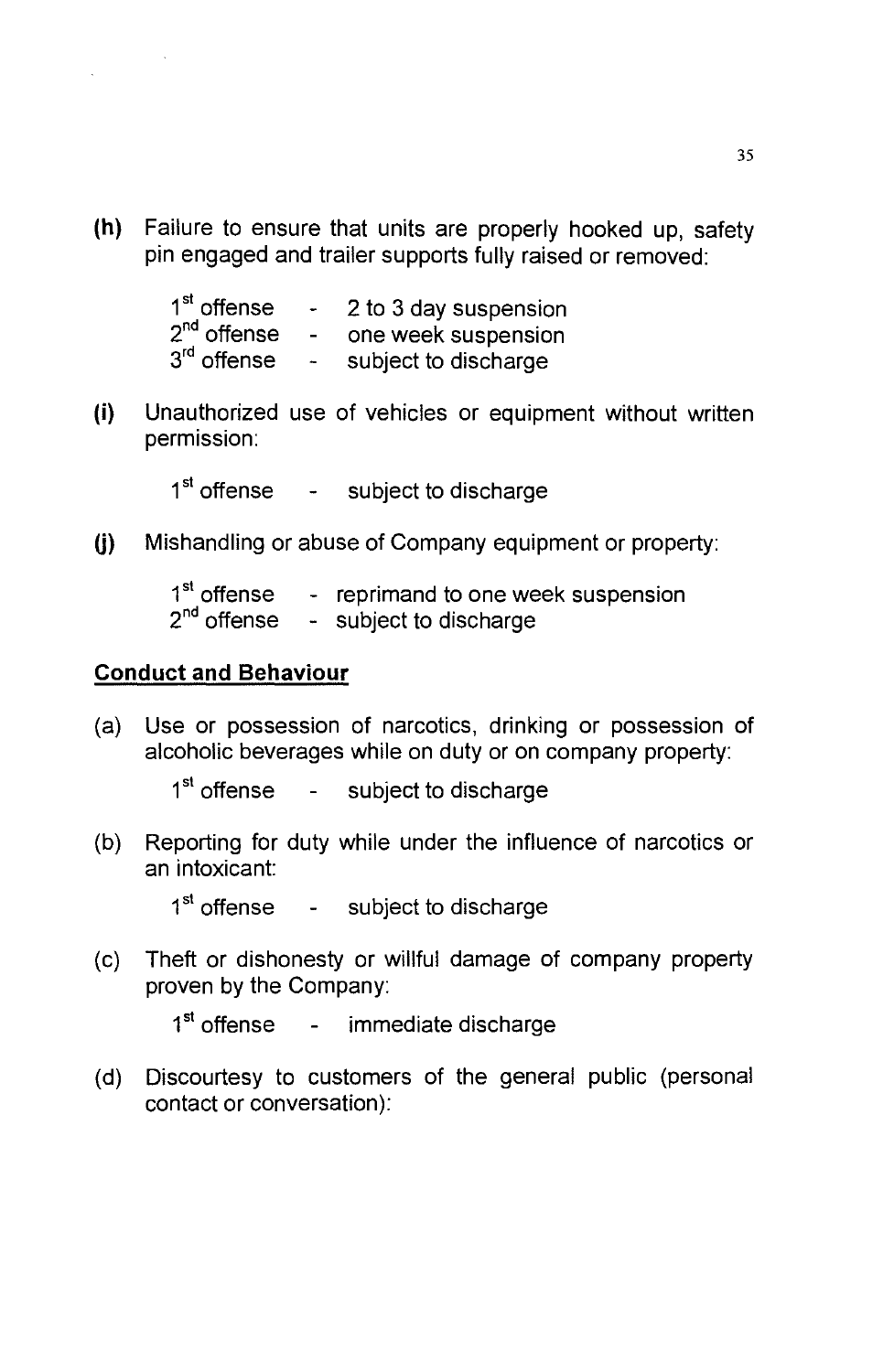1<sup>st</sup> offense - reprimand to one week suspension 2<sup>nd</sup> offense - subject to discharge

(e) Failure to obey instructions through insubordination:

1<sup>st</sup> offense - reprimand to one week suspension (depending on circumstances) 2<sup>nd</sup> offense - subject to discharge

(f) Failure to load or unload properly or mishandling of materials:

> 1<sup>st</sup> offense - reprimand to one week suspension 2<sup>nd</sup> offense - subject to discharge

(g) Operating motor equipment of vehicles in yard, in a dangerous manner:

| 1 <sup>st</sup> offense | $\blacksquare$           | reprimand        |
|-------------------------|--------------------------|------------------|
| 2 <sup>nd</sup> offense | $\blacksquare$           | 3 day suspension |
| 3 <sup>rd</sup> offense | $\overline{\phantom{a}}$ | discharge        |

(i) Standing directly under overhead loads:

| 1 <sup>st</sup> offense | $\blacksquare$           | reprimand            |
|-------------------------|--------------------------|----------------------|
| $2nd$ offense           | $\overline{\phantom{a}}$ | one week suspension  |
| 3 <sup>rd</sup> offense | $\blacksquare$           | subject to discharge |

(j) Oiling and greasing moving machinery except where safety devices permit:

| 1 <sup>st</sup> offense | $\blacksquare$ | 3 day suspension     |
|-------------------------|----------------|----------------------|
| $2nd$ offense           | $\blacksquare$ | one week suspension  |
| 3 <sup>rd</sup> offense | -              | subject to discharge |

36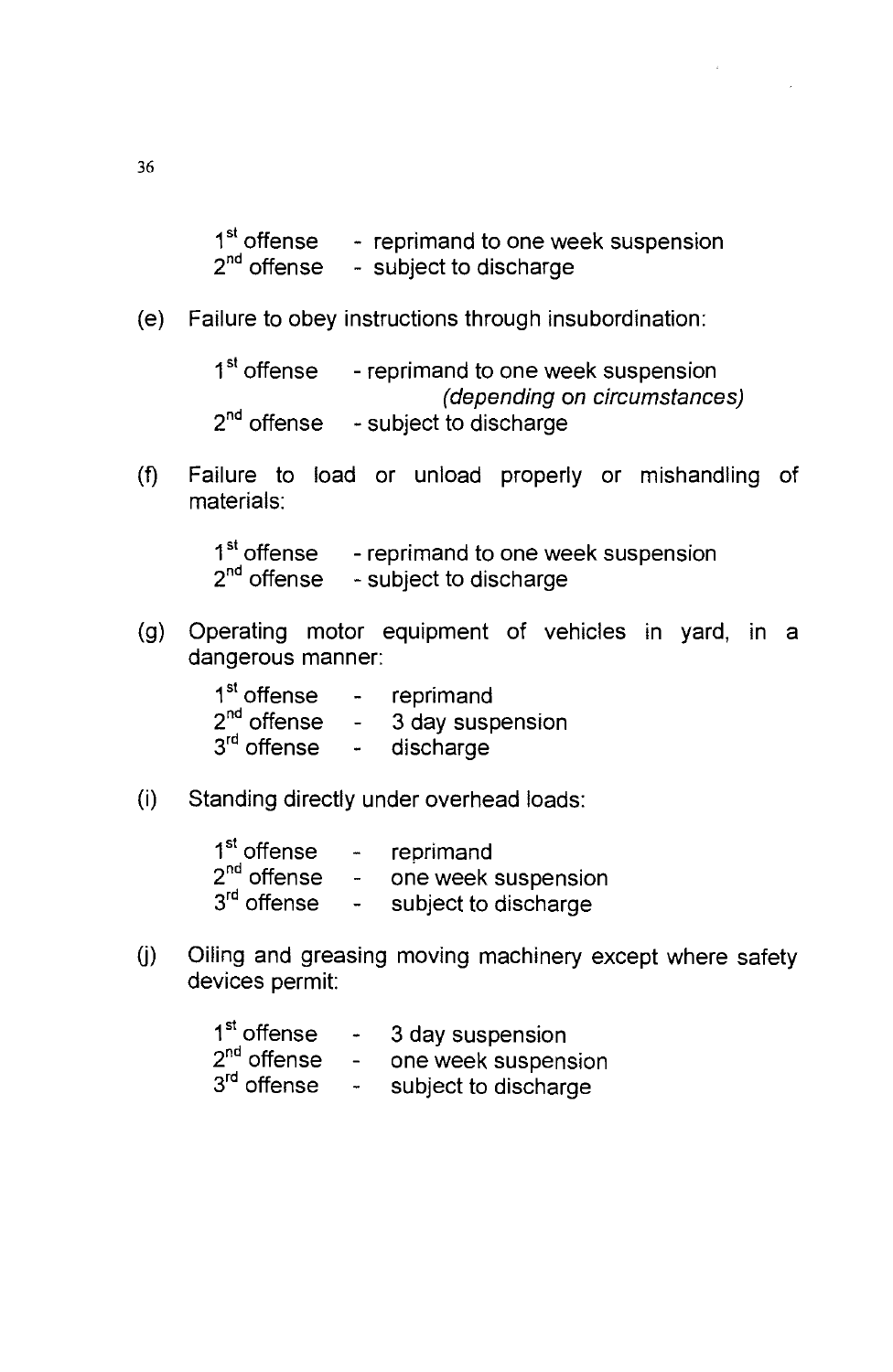(k) Failure to return to shop small tools, jacks, pullers, etc., to their designated storage space after use:

| 1 <sup>st</sup> offense |        | reprimand                   |
|-------------------------|--------|-----------------------------|
| 2 <sup>nd</sup> offense | $\sim$ | reprimand and subject to    |
|                         |        | 2 day suspension            |
| 3 <sup>rd</sup> offense |        | subject to 3 day suspension |
| 4 <sup>th</sup> offense | $\sim$ | 3 day suspension, and       |
|                         |        | subject to discharge        |

(I) Failure to leave grease pit, work areas, etc., in clean and safe condition after use:

| 1 <sup>st</sup> offense | $\blacksquare$               | reprimand        |
|-------------------------|------------------------------|------------------|
| 2 <sup>nd</sup> offense | $\blacksquare$               | 2 day suspension |
| 3 <sup>rd</sup> offense | $\blacksquare$               | 3 day suspension |
| 4 <sup>th</sup> offense | $\qquad \qquad \blacksquare$ | 5 day suspension |
| 5 <sup>th</sup> offense | $\overline{\phantom{0}}$     | discharge        |

(m) Operating vehicles without required permits and/or insurance documents unless otherwise instructed.

| 1 <sup>st</sup> offense | $\sim$               | payment of 50% of fine imposed |
|-------------------------|----------------------|--------------------------------|
| $2nd$ offense           | $\sim 100$ m $^{-1}$ | payment of fine imposed        |
| 3 <sup>rd</sup> offense | $\sim$               | subject to discharge           |

### **Reports**

 $\label{eq:2.1} \frac{1}{\sqrt{2}}\int_{0}^{\infty}\frac{dx}{\sqrt{2\pi}}\,dx$  $\mathcal{L}$ 

- (a) Punching another employee's time card:
	- 1st offense subject to discharge
- (b) Falsification of time cards or trip reports:

1<sup>st</sup> offense - immediate discharge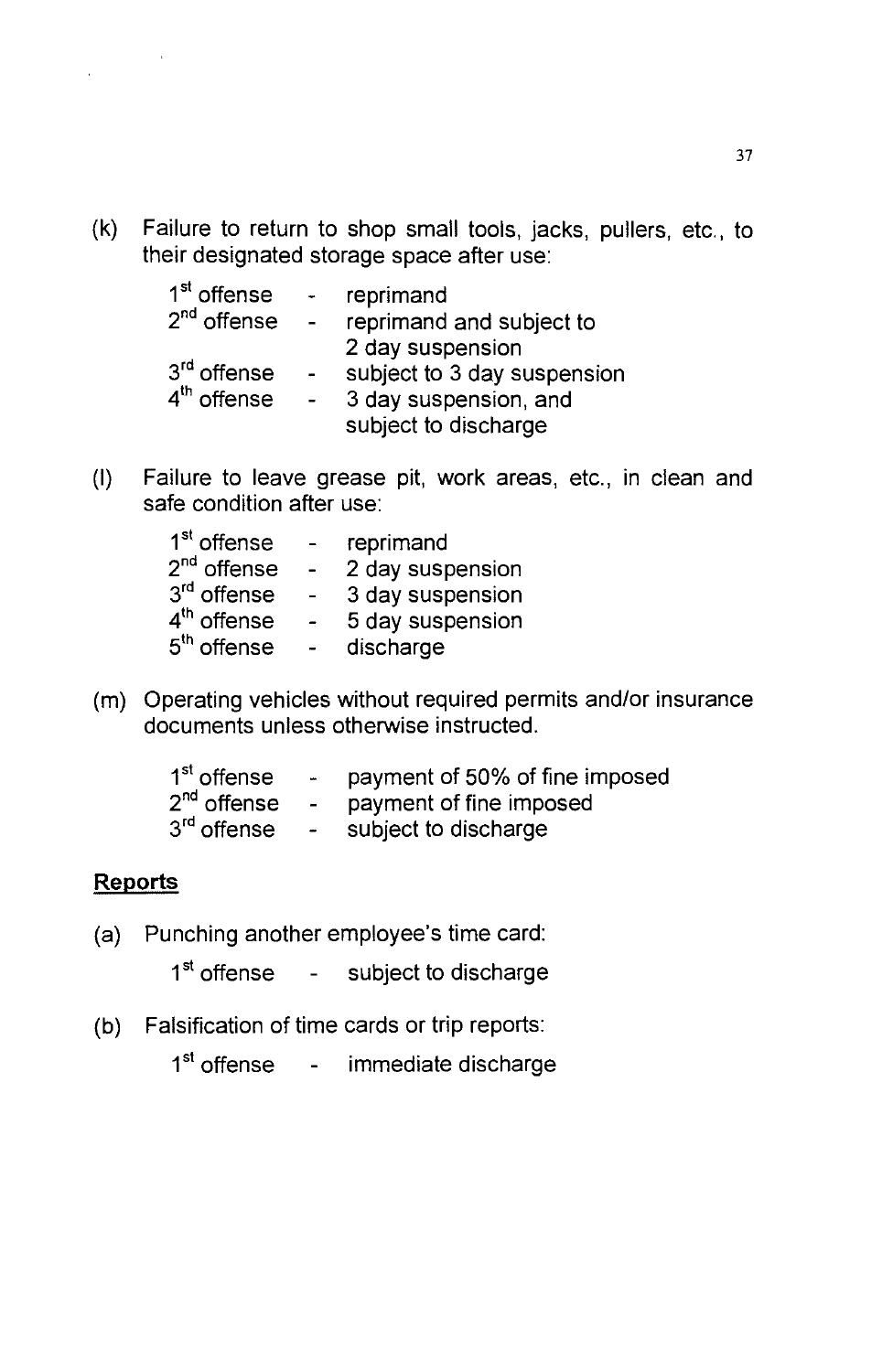(c) Failure to report to the supervisor or foreman at specified time when required to do so without a reasonable explanation:

> 1<sup>st</sup> offense - reprimand  $2<sup>nd</sup>$  offense - subject to 3 day suspension Subsequent offense - subject to discharge

(d) Failure to report mileage daily as instructed

| $\sim$         | reprimand            |
|----------------|----------------------|
| $\sim$         | 2 day suspension     |
|                | one week suspension  |
| $\blacksquare$ | subject to discharge |
|                |                      |

### **Driving Behaviour**

(a) Failure to follow routing as designed or instructed except official traffic detours or acceptable explanation:

| 1 <sup>st</sup> offense | $\blacksquare$ | reprimand to 3 day suspension |
|-------------------------|----------------|-------------------------------|
| $2nd$ offense           | $\,$           | subject to discharge          |

(b) Driving in excess of legal speed limits or as otherwise instructed:

| 1 <sup>st</sup> offense |                | reprimand *                 |
|-------------------------|----------------|-----------------------------|
| $2nd$ offense           | $\overline{a}$ | 2 to 3 day suspension *     |
| 3 <sup>rd</sup> offense |                | one week suspension *       |
| 4 <sup>th</sup> offense | $\blacksquare$ | subject to discharge        |
|                         |                | *Depending on circumstances |

(c) Unnecessary delays while operating vehicles where employee is at fault:

| 1 <sup>st</sup> offense | $\sim$            | reprimand                      |
|-------------------------|-------------------|--------------------------------|
| $2nd$ offense           | $\sim$            | subject to one week suspension |
| 3 <sup>rd</sup> offense | $\sim$ 100 $\sim$ | subject to discharge           |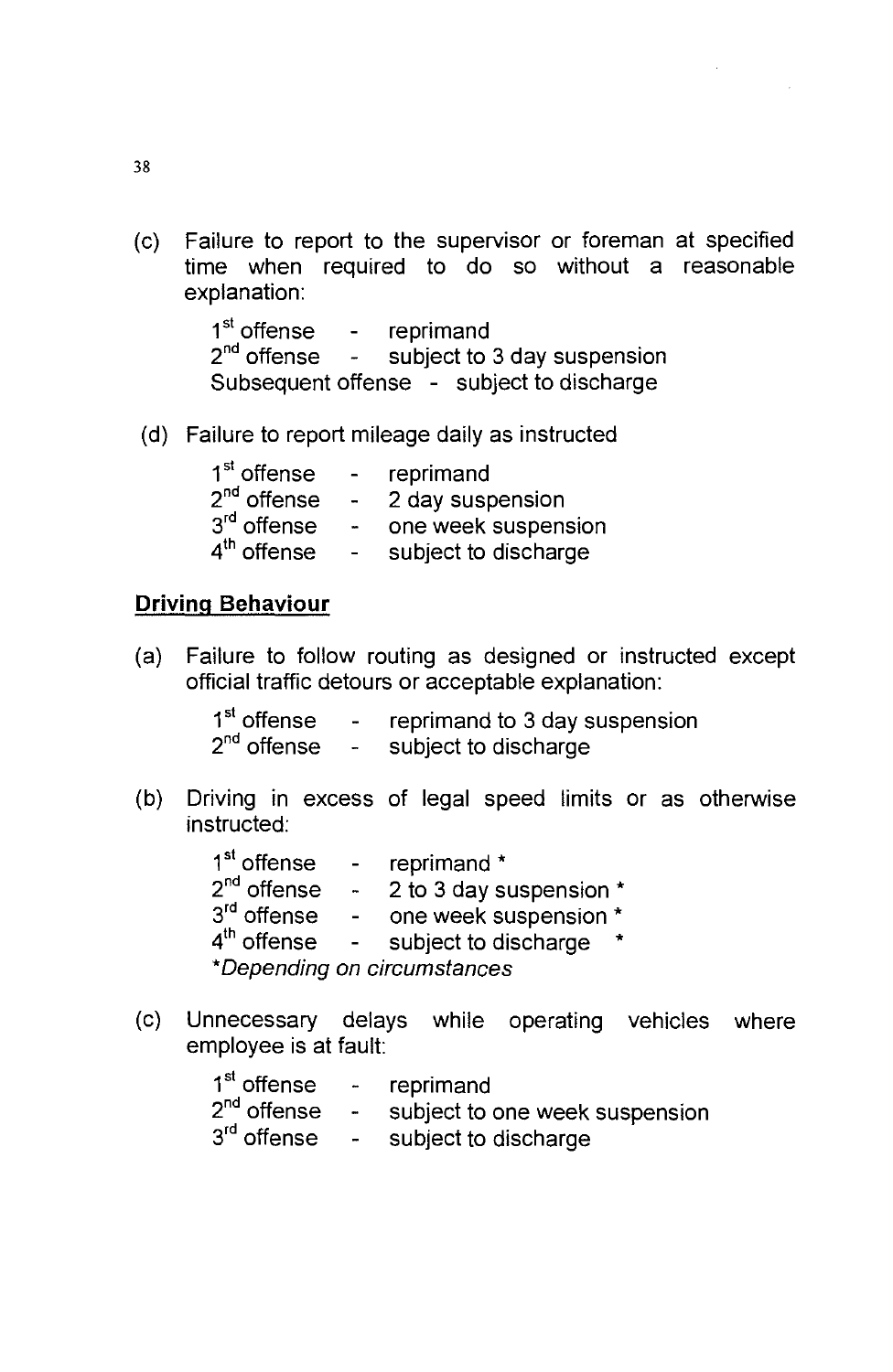(d) "Tailgating" - following too closely to vehicle in front except when passing a slow moving vehicle:

> 1<sup>st</sup> offense - reprimand to one week suspension 2<sup>nd</sup> offense - subject to discharge

(e) Permitting other than employees of the employer to ride in or on a Company vehicle:

> 1<sup>st</sup> offense - 3 day suspension **2nd Offense**  discharge

(f) Careless or reckless operation of equipment or diving of vehicles or when charged by a law officer and convicted:

 $1<sup>st</sup>$  offense - subject to discharge

(g) Unauthorized stopovers for personal reasons while going to or from the point of delivery. Subject to Article 11.4:

| 1 <sup>st</sup> offense | $\overline{\phantom{a}}$ | reprimand            |
|-------------------------|--------------------------|----------------------|
| 2 <sup>nd</sup> offense | $\blacksquare$           | one day suspension   |
| 3 <sup>rd</sup> offense | $\tilde{\phantom{a}}$    | subject to discharge |

(h) Failure to stop at railroad crossings where visibility is obstructed or there is any possibility whatsoever of insufficient clearance except for mechanical failure:

| 1 <sup>st</sup> offense |   | one week suspension |
|-------------------------|---|---------------------|
| 2 <sup>nd</sup> offense | - | discharge           |

(i) Changing gears while crossing railroad tracks:

1<sup>st</sup> offense - reprimand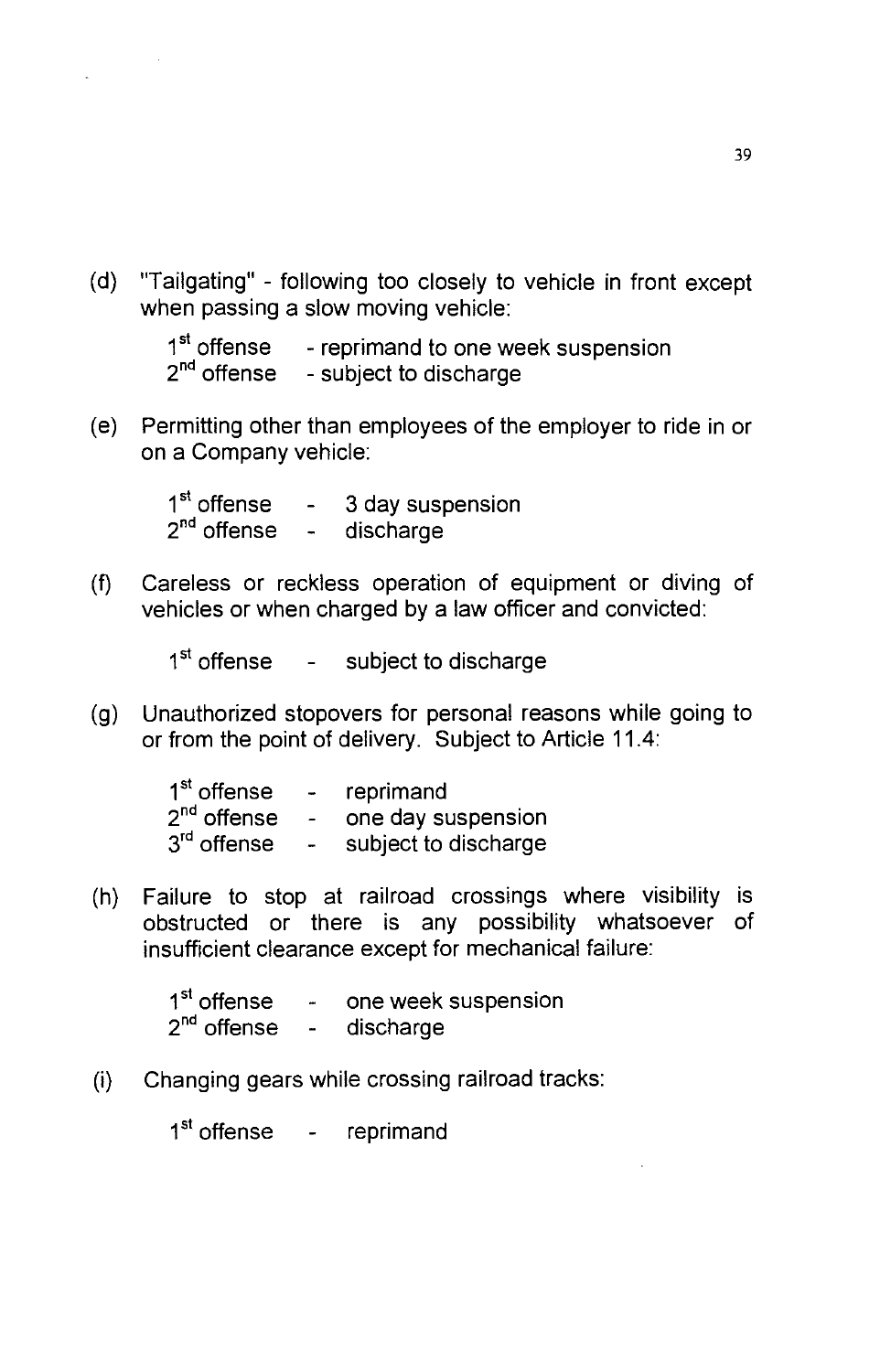| $2nd$ offense           | $\sim$         | 2 day suspension     |
|-------------------------|----------------|----------------------|
| 3 <sup>rd</sup> offense | $\blacksquare$ | one week suspension  |
| 4 <sup>th</sup> offense | ۰              | subject to discharge |

U) Units equipped with tachographs must not be operated without a card in the tachograph:

| 1 <sup>st</sup> offense | $\sim$ 10 $\pm$ | reprimand             |
|-------------------------|-----------------|-----------------------|
| 2 <sup>nd</sup> offense | $\sim$          | 2 to 3 day suspension |
| 3 <sup>rd</sup> offense | $\sim$          | subject to discharge  |

- (k) Trucks being parked for authorized stops on route must comply with the following procedure:
	- (1) Motors must be shut off.
	- (2) Trucks are to be left in gear, with the emergency brake set, ignition key removed and front wheels turned against the curb where possible. According to M.T.C. or Department of transport regulations.
	- (3) Parked trucks left in a public place and unattended shall be locked up to prevent tampering.
	- (4) Trucks parked along the shoulder of highway due to breakdown or emergency shall have safety flares set out 100 ft. to the front and rear. Drivers are to ensure flares are on the vehicle and in good condition at all times and are to report to the foreman if this is not so.

Failure to observe these regulations:

| 1 <sup>st</sup> offense | $\sim$ | reprimand             |
|-------------------------|--------|-----------------------|
| $2nd$ offense           | $\sim$ | 1 to 3 day suspension |
| 3 <sup>rd</sup> offense |        | subject to discharge  |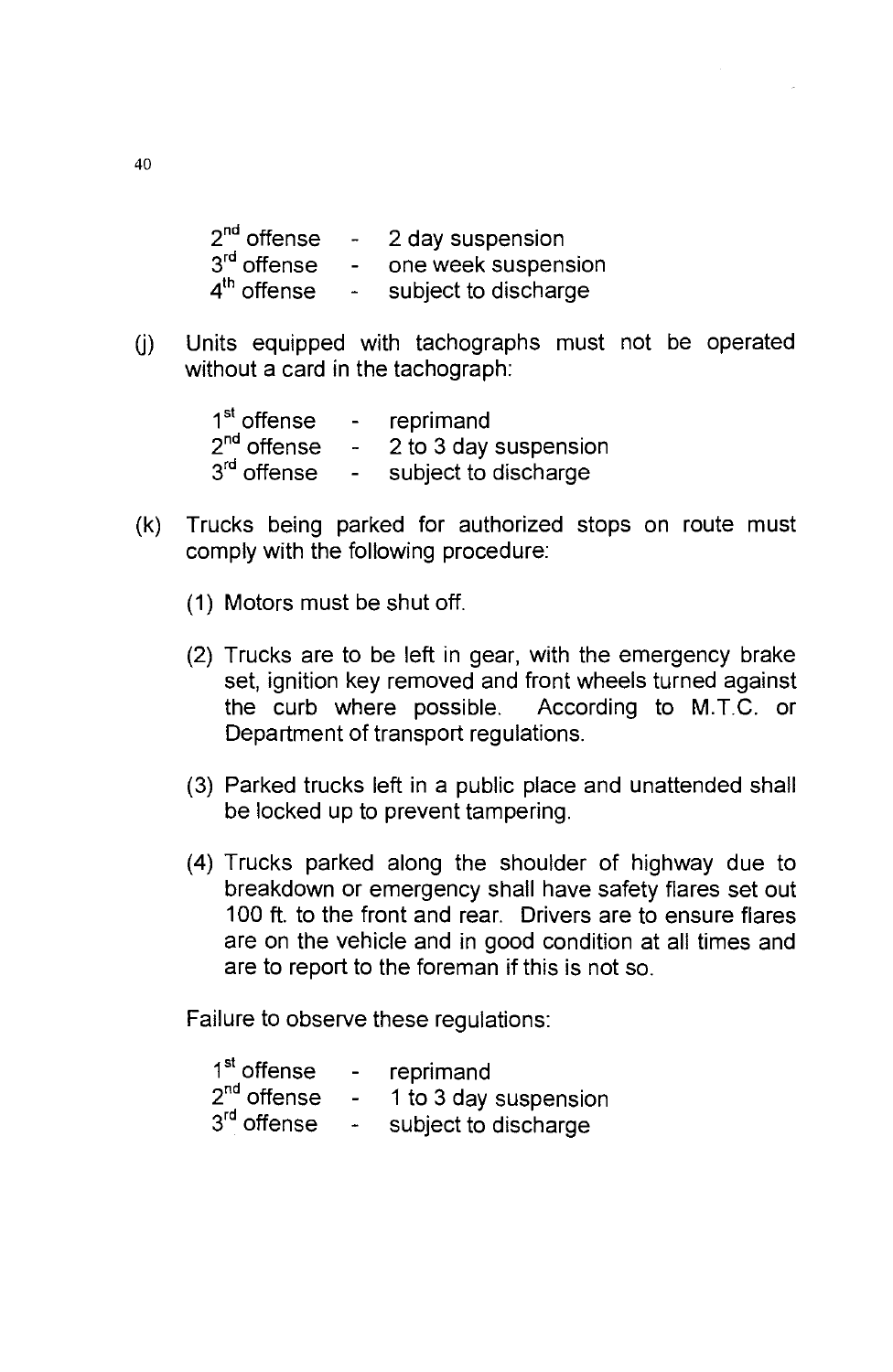#### **Attendance**

- (a) Absence for three (3) successive working days without notification to supervisor or foreman will be considered as an employee quitting voluntarily.
- (b) Failure to notify the Company not less than one ( 1) hour before regular starting time when unable to report for work without a reasonable explanation:

1<sup>st</sup> offense - reprimand  $2<sup>nd</sup>$  offense  $-1$  to 3 suspensions Subsequent offense - subject to discharge

(c) Reporting late for work without reasonable explanation:

| $\sim$                   | reprimand             |
|--------------------------|-----------------------|
| $\overline{\phantom{a}}$ | 2 to 3 day suspension |
| $\overline{\phantom{0}}$ | one week suspension   |
| $\blacksquare$           | subject to discharge  |
|                          |                       |

(d) Failure to report for work unless otherwise instructed:

| 1 <sup>st</sup> offense | $\overline{\phantom{a}}$ | reprimand        |
|-------------------------|--------------------------|------------------|
| 2 <sup>nd</sup> offense | $\overline{\phantom{a}}$ | 2 day suspension |
| 3 <sup>rd</sup> offense | $\ddot{\phantom{1}}$     | discharge        |

(e) Any employee absent due to illness must provide substantiating evidence to the management when required.

#### **Protective Clothing and Equipment**

(a) Failure to wear protective clothing and equipment or to use safety devices as instructed:

 $1<sup>st</sup>$  offense  $-3$  day suspension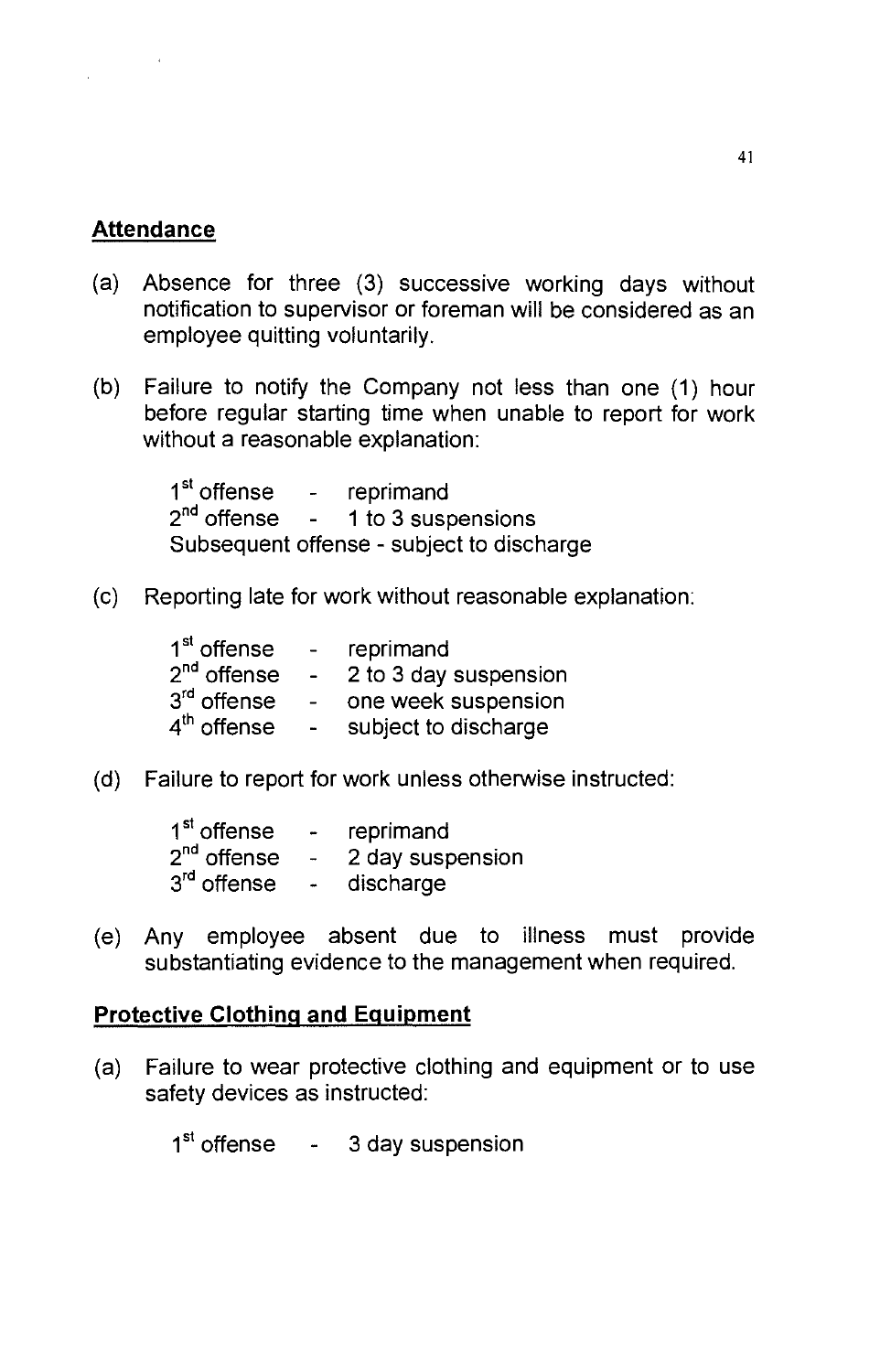| $2nd$ offense           | one week suspension  |
|-------------------------|----------------------|
| 3 <sup>rd</sup> offense | subject to discharge |

(b) Employees working on moving machinery shall not wear loose clothing that may get caught in the moving parts:

> 1<sup>st</sup> offense - reprimand  $2^{nd}$  offense - one day suspension Repeated offenses - subject to discharge

(c) Outer shirts, long trousers, and stout leather boots or shoes will be worn at all times except during inclement weather when suitable waterproof footwear will be worn.

| 1 <sup>st</sup> offense | $\blacksquare$ | reprimand           |
|-------------------------|----------------|---------------------|
| 2 <sup>nd</sup> offense | $\bullet$      | 2 day suspension    |
| 3 <sup>rd</sup> offense | $\blacksquare$ | one week suspension |

(d) Smoking is not permitted while dispensing or carrying gasoline or other flammable liquids or where these liquids are stored or in **"NO SMOKING"** areas:

> 1<sup>st</sup> offense - reprimand to 3 day suspension 2<sup>nd</sup> offense - subject to discharge

(e) Failure to have a fire extinguisher in the immediate vicinity when welding or cutting equipment is in use:

| 1 <sup>st</sup> offense | - | 3 day suspension     |
|-------------------------|---|----------------------|
| 2 <sup>nd</sup> offense |   | subject to discharge |

(f) All fire extinguishers must be checked by the drivers once a week to ensure that they are full and in good operating condition. Any defects are to be reported immediately and the fire extinguisher exchanged for one in good operating condition. Failure to comply: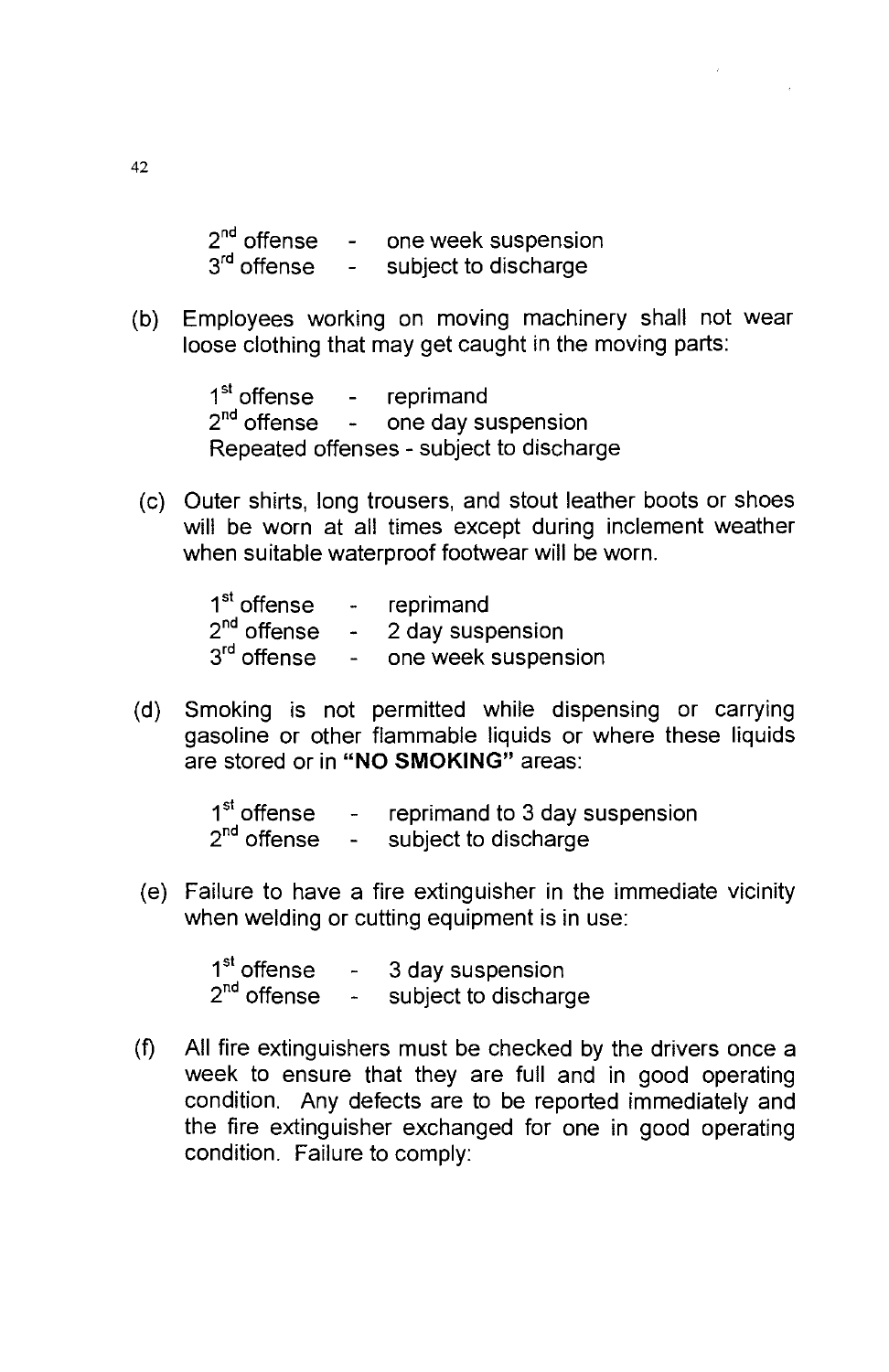| 1 <sup>st</sup> offense | $\qquad \qquad \blacksquare$ | reprimand            |
|-------------------------|------------------------------|----------------------|
| 2 <sup>nd</sup> offense | $\sim$                       | 3 day suspension     |
| 3 <sup>rd</sup> offense | $\blacksquare$               | subject to discharge |

(g) All first aid treatment and first aid supplies used must be recorded in first aid book provided in each unit:

> $1^{\text{st}}$  offense - reprimand<br> $2^{\text{nd}}$  offense - 2 dav susr 2 day suspension Subsequent offenses - one week off

#### Workmanship

Failure to perform his or her duties to minimum standards set by the Company or as per OOHSAR Book will result in:

- One verbal warning
- One written warning
- One day suspension
- Three days suspension
- Discharge

### **MISCELLANEOUS**

The record of a violation shall be removed from the employee's file two years subsequent to the date of the specific offense.

The loss of a driver's license for not more than twenty-four (24) months shall not in itself be a violation of any of the rules and regulations contained herein or result in the loss of seniority.

If a license is lost for twenty-four (24) months, the driver shall be allowed an extra one (1) month to obtain and complete the necessary application for re-instatement.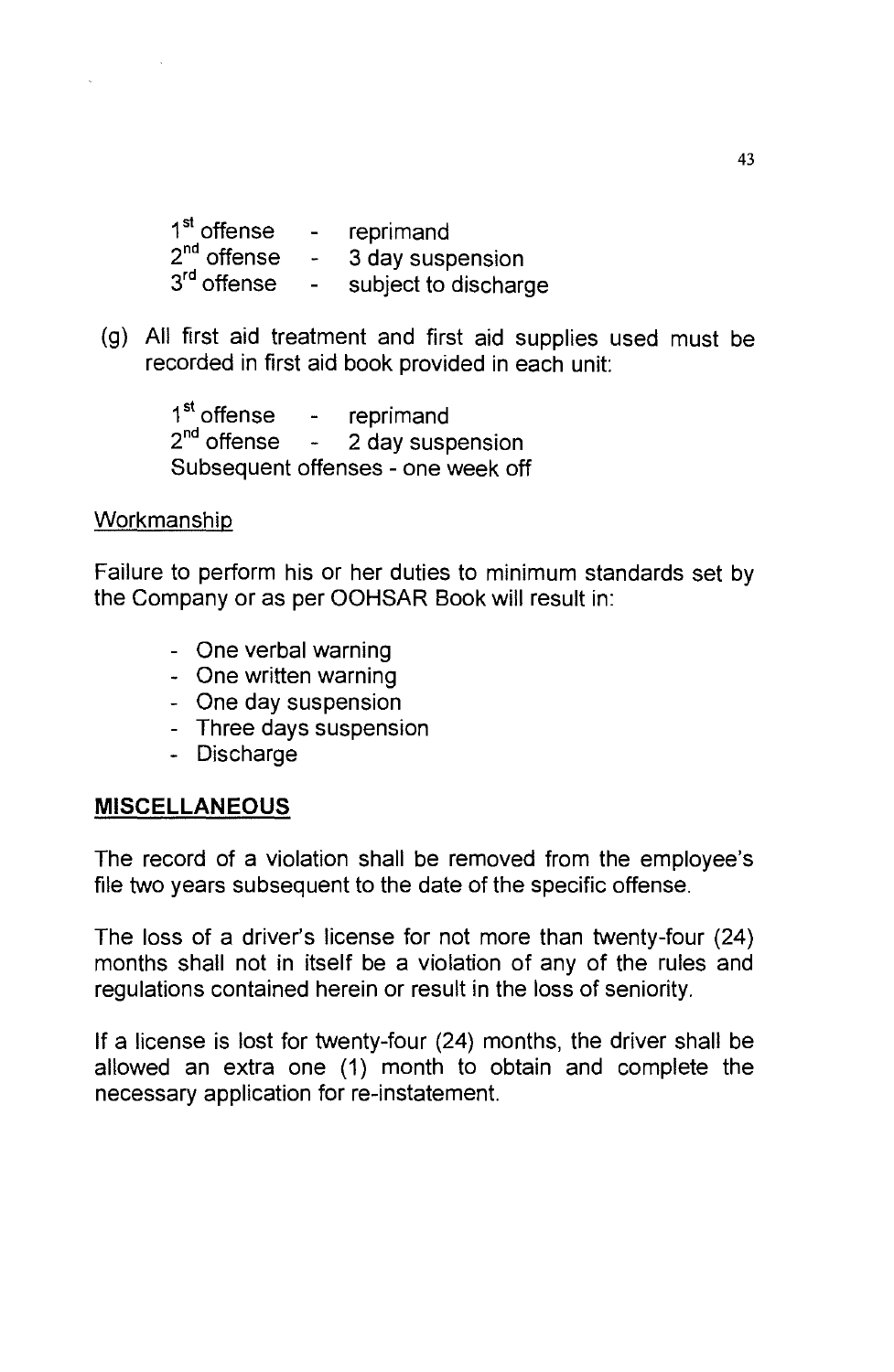$\label{eq:2} \begin{split} \mathcal{L}_{\text{max}}(\mathbf{r}) = \mathcal{L}_{\text{max}}(\mathbf{r}) \,, \end{split}$